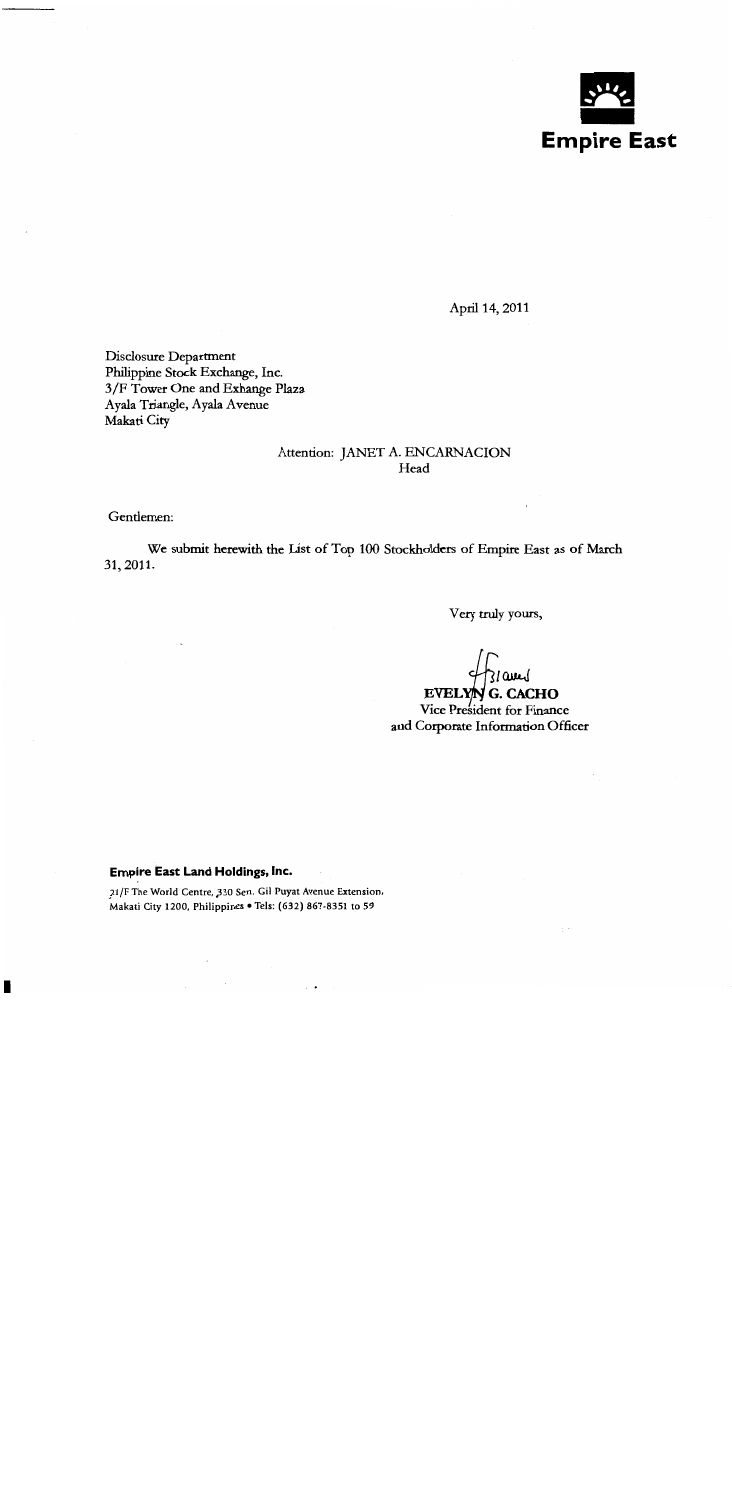#### COMPANY NAME : EMPIRE EAST LAND HOLDINGS, INC.

Page 1

# LIST OF TOP 100 STOCKHOLDERS As Of March 31, 2011

|                                 | STOCKHOLDER'S NAME                                                        | <b>OUTSTANDING &amp;</b><br><b>I SSUED SHARES</b><br>(FULLY PAID) | <b>OUTSTANDING &amp;</b><br>I SSUED SHARES<br>(PARTI ALLY PAID) | TOTAL<br><b>HOLDINGS</b><br>(SUBSCRIBED) | PERCENTAGE<br>T <sub>0</sub><br><b>TOTAL</b> |
|---------------------------------|---------------------------------------------------------------------------|-------------------------------------------------------------------|-----------------------------------------------------------------|------------------------------------------|----------------------------------------------|
| NATI ONALI TY                   | <b>ADDRESS</b>                                                            |                                                                   |                                                                 |                                          |                                              |
| MEGAWORLD CORPORATION           |                                                                           | 5, 022, 770, 249                                                  | $\Omega$                                                        | 5, 022, 770, 249                         | 47.284                                       |
| <b>FILIPINO</b>                 | 28/F THE WORLD CENTRE 330 SEN. GIL PUYAT                                  |                                                                   |                                                                 |                                          |                                              |
|                                 | AVE., MAKATI CITY<br>PCD NOMINEE CORPORATION (FILIPINO)                   | 2, 562, 268, 335                                                  | $\Omega$                                                        | 2, 562, 268, 335                         | 24.121                                       |
| <b>FILIPINO</b>                 | 37/F TOWER I, THE ENTERPRISE CENTER,                                      | 6766                                                              |                                                                 |                                          |                                              |
|                                 | AYALA AVE. COR. PASEO DE ROXAS,<br>PCD NOMINEE CORPORATION (NON-FILIPINO) | 1, 412, 158, 204                                                  | $\overline{0}$                                                  | 1, 412, 158, 204                         | 13.294                                       |
| NON-FILIPINO                    | 37/F TOWER I, THE ENTERPRISE CENTER,                                      | 6766                                                              |                                                                 |                                          |                                              |
| FIRST CENTRO INC.               | AYALA AVE. COR. PASEO DE ROXAS,                                           | 1, 002, 394, 500                                                  | $\overline{0}$                                                  | 1, 002, 394, 500                         | 9.437                                        |
| <b>FILIPINO</b>                 | 28/F THE WORLD CENTER 330 SEN GIL PUYAT                                   |                                                                   |                                                                 |                                          |                                              |
| THE ANDRESONS GROUP INC.        | AVE MAKATI CITY                                                           | 138, 133, 820                                                     | $\Omega$                                                        | 138, 133, 820                            | 1.300                                        |
| <b>FILIPINO</b>                 | 28/F THE WORLD CENTER 330 SEN GIL PUYAT                                   |                                                                   |                                                                 |                                          |                                              |
| EMPIRE EAST LAND HOLDINGS, INC. | AVE MAKATI CITY                                                           | 127, 256, 071                                                     | $\overline{O}$                                                  | 127, 256, 071                            | 1.198                                        |
| <b>FILIPINO</b>                 | 21/F, THE WORLD CENTRE BUILDING 330 SEN.                                  |                                                                   |                                                                 |                                          |                                              |

GIL PUYAT AVE., MAKATI CITY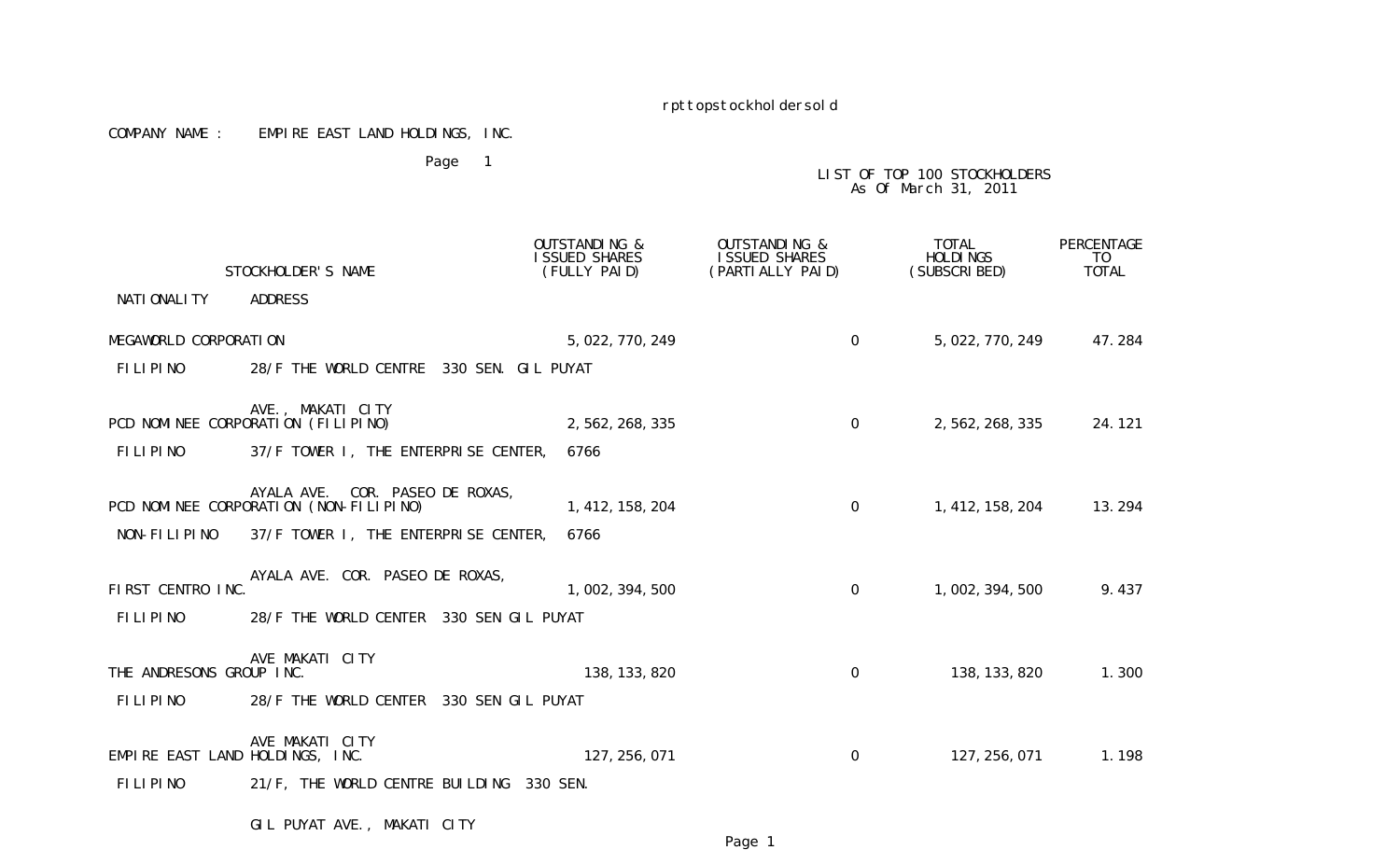| ANDREW LIM<br><b>TAN</b>                 |                                                       | 24, 277, 776 | rpttopstockholdersold | 0            | 24, 277, 776 | 0.229 |
|------------------------------------------|-------------------------------------------------------|--------------|-----------------------|--------------|--------------|-------|
| <b>FILIPINO</b>                          | 28/F THE WORLD CENTER 330 SEN GIL PUYAT               |              |                       |              |              |       |
| SIMON LEE SUI HEE                        | AVE MAKATI CITY                                       | 16, 685, 206 |                       | $\mathbf{O}$ | 16, 685, 206 | 0.157 |
| <b>AUSTRALI AN</b>                       | 78 THE AVENUE; NEDLANDS 6009 WESTERN,                 |              |                       |              |              |       |
| RAMON UY ONG                             | <b>AUSTRALIA</b>                                      | 14, 950, 000 |                       | $\mathbf{O}$ | 14, 950, 000 | 0.141 |
| <b>FILIPINO</b>                          | #9 NAVARRO STREET CORINTHIAN GARDENS                  |              |                       |              |              |       |
| LUCIO W. YAN                             | QUEZON CITY                                           | 10, 350, 000 |                       | 0            | 10, 350, 000 | 0.097 |
| <b>FILIPINO</b>                          | 537 LAFAYETTE STREET GREENHILLS EAST,                 |              |                       |              |              |       |
|                                          | MANDALUYONG<br>SAMUEL CHUA NG &/OR JOCELYN NGO NG ITF | 7,015,000    |                       | $\mathbf 0$  | 7,015,000    | 0.066 |
| <b>FILIPINO</b><br>UNION PROPERTIES INC. | 809 ONGPIN ST., STA. CRUZ MANILA 1003                 | 6, 157, 808  |                       | 0            | 6, 157, 808  | 0.058 |
| FILIPINO                                 | 6/F SSS MAKATI BUILDING AYALA AVE.<br>COR.            |              |                       |              |              |       |
| LILY L. TAN                              | HERRERA STS. MAKATI CITY                              | 5, 646, 500  |                       | 0            | 5, 646, 500  | 0.053 |
| <b>FILIPINO</b>                          | UNIT 37 INTERSTATE TOWN HOMES 21-C                    |              |                       |              |              |       |
| BASILIO BARRETTO                         | BENITEZ ST., CUBAO, Q.C.                              | 4,746,900    |                       | 0            | 4, 746, 900  | 0.045 |
| FILIPINO                                 | #61 ROOSEVELT STREET NORTH GREENHILLS,                |              |                       |              |              |       |
|                                          | SAN JUAN<br>ALBERTO MENDOZA AND/OR JEANIE C.          | 4, 444, 106  |                       | 0            | 4, 444, 106  | 0.042 |
| FILIPINO<br>EVANGELINE R. ABDULLAH       | #1145 AGUI LAR ST.,<br>TONDO, MANILA                  | 4, 324, 000  |                       | 0            | 4, 324, 000  | 0.041 |
| FILIPINO<br>VALENTIN T. KHOE             | 3 HARVARD ROAD, FORBES PARK MAKATI CITY               | 4, 207, 434  | Page 2                | 0            | 4, 207, 434  | 0.040 |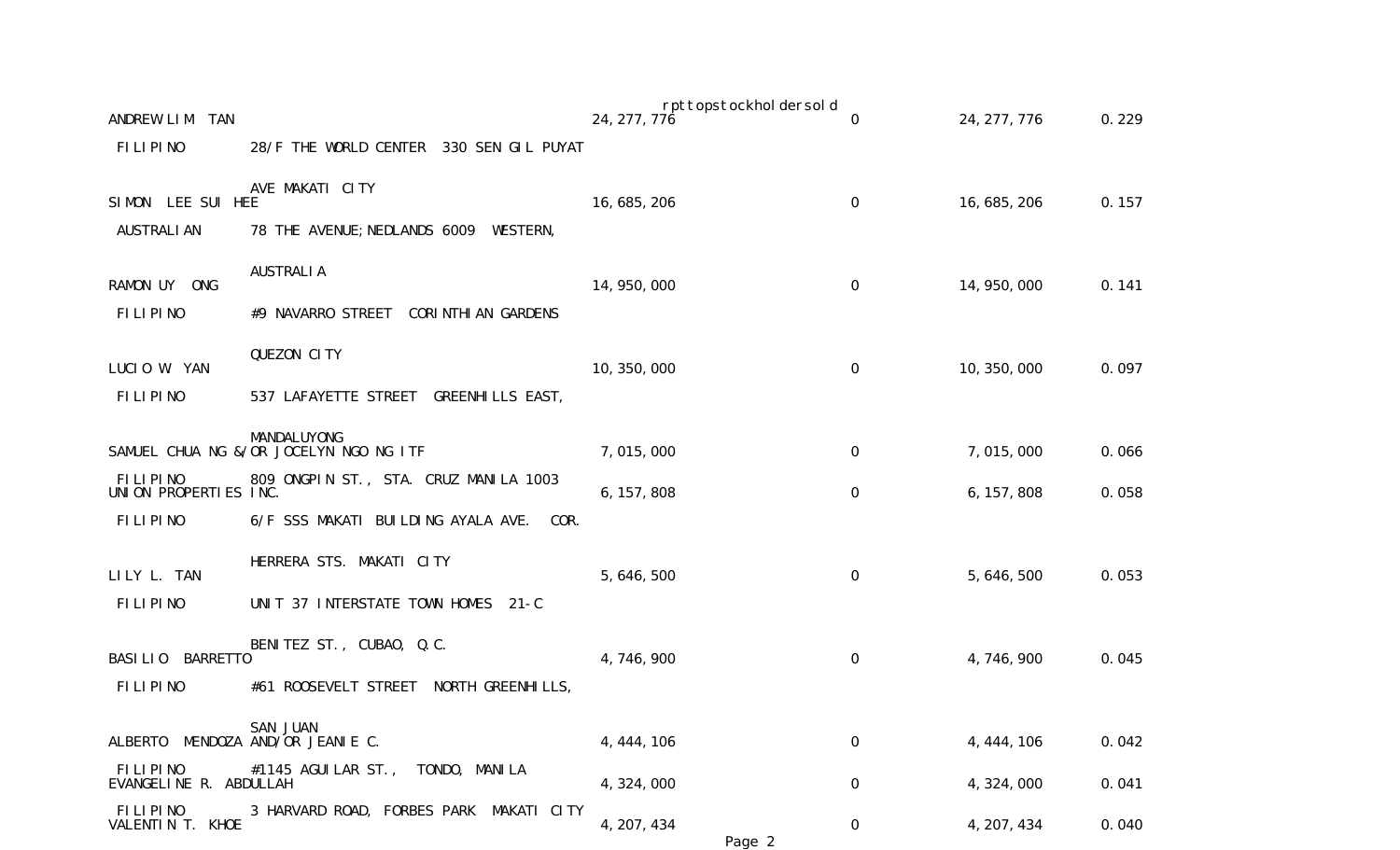| FILIPINO<br>GEORGE T. YANG      | 27 11TH ST., NEW MANILA, Q.C.                      | 3, 675, 400 | 0           | 3, 675, 400 | 0.035 |
|---------------------------------|----------------------------------------------------|-------------|-------------|-------------|-------|
| FILIPINO                        | 17/F CITIBANK BLDG. PASEO DE ROXAS<br>MAKATI       |             |             |             |       |
| ZHENG CHANG HUA                 | <b>METRO MANILA</b>                                | 3, 220, 000 | 0           | 3, 220, 000 | 0.030 |
| <b>CHINESE</b>                  | RM. 608 BINONDO PLAZA #850 ALVARADO ST.,           |             |             |             |       |
| TIONG C. ROSARIO                | BI NONDO MANI LA                                   | 3, 138, 791 | 0           | 3, 138, 791 | 0.030 |
| FILIPINO                        | TR MERCANTILE, UNIT 1704 EAST TOWER,<br><b>PSE</b> |             |             |             |       |
| MAXIMINO S. UY &/OR LIM HUE HUA | CENTER ORTIGAS, PASIG CITY                         | 3, 105, 000 | 0           | 3, 105, 000 | 0.029 |
| FILIPINO                        | 6TH FLR. CEDAR EXECUTIVE BLDG.<br>TIMOG AVE.       |             |             |             |       |
| CAI ZHI<br>QI ANG               | Q. C. 1100                                         | 3,000,000   | $\mathbf 0$ | 3,000,000   | 0.028 |
| <b>CHI NESE</b>                 | 288 ESCOLTA TWIN TOWER, ESCOLTA ST.<br>STA.        |             |             |             |       |
| TRANS-ASIA SECURITIES, INC.     | CRUZ, MANILA                                       | 3,000,000   | 0           | 3,000,000   | 0.028 |
| FILIPINO                        | RM. 601-S STATE CENTER 333 JUAN LUNA ST.           |             |             |             |       |
| LUISA CO LI                     | BI NONDO, MANI LA                                  | 2, 902, 908 | $\mathbf 0$ | 2, 902, 908 | 0.027 |
| FILIPINO<br>CARLOS D. APOSTOL   | 627 MADRID ST., BINONDO M A N I L A                | 2, 875, 000 | 0           | 2, 875, 000 | 0.027 |
| FILIPINO<br>EDWARD N. CHEOK     | 2327 MACOPA, DASMARINAS MAKATI CITY                | 2, 875, 000 | 0           | 2, 875, 000 | 0.027 |
| <b>FILIPINO</b>                 | RM. 1005 FAR EAST BANK BLDG., 560 QUINTIN          |             |             |             |       |
| ABOITIZ EQUITY VENTURES INC.    | PAREDES ST., BINONDO MANILA                        | 2, 813, 843 | 0           | 2, 813, 843 | 0.026 |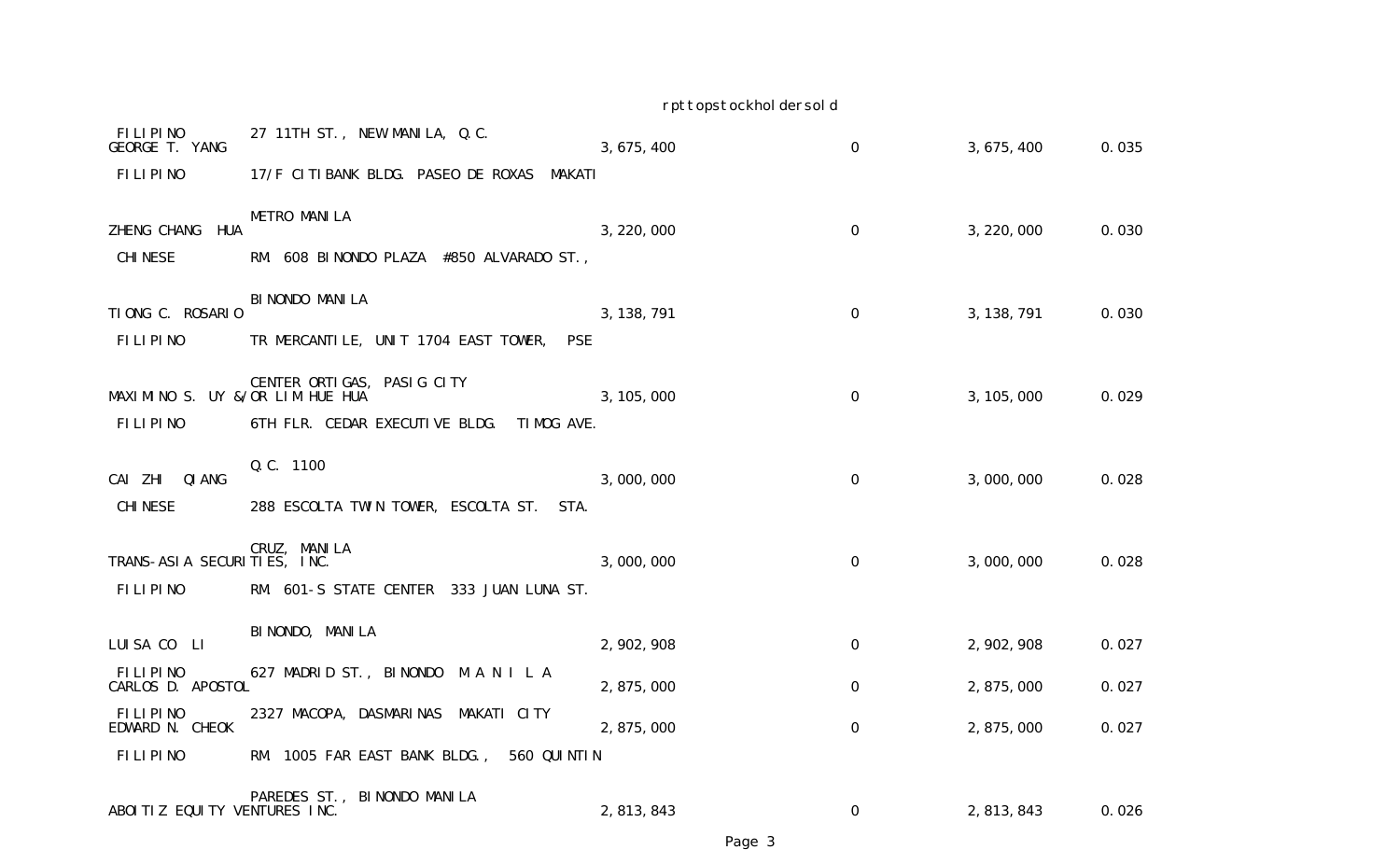| <b>FILIPINO</b>                                | 110 LEGASPI ST., LEGASPI VILL. MAKATI                                                         | rpttopstockhol dersol d |                |                   |       |
|------------------------------------------------|-----------------------------------------------------------------------------------------------|-------------------------|----------------|-------------------|-------|
| <b>FILIPINO</b>                                | <b>CITY</b><br>WILSON CHUA AND/OR BECKY QUE CHUA<br>42-B FLORENTINO STREET STA. MESA HEIGHTS, | 2, 645, 000             | 0              | 2, 645, 000       | 0.025 |
| CAROLINA ONG YU                                | QUEZON CITY                                                                                   | 2, 415, 000             | 0              | 2, 415, 000       | 0.023 |
| <b>FILIPINO</b><br>MAXIMINO S. UY              | 931 SCHUYLER ST., MANDALUYONG CITY                                                            | 2, 357, 500             | 0              | 2, 357, 500       | 0.022 |
| <b>FILIPINO</b>                                | 6TH FLR. CEDAR EXECUTIVE BLDG. TIMOG AVE.                                                     |                         |                |                   |       |
| ABOITIZ & COMPANY<br><b>FILIPINO</b>           | Q. C. 1100<br>2/F ABOITIZ BUILDING 110 LEGASPI ST.,                                           | 2, 314, 421             | $\overline{0}$ | 2, 314, 421       | 0.022 |
| WILLIAM HOW<br><b>FILIPINO</b>                 | MAKATI CITY<br>5 JOYA ST., CORINTHIAN GARDENS QUEZON                                          | 2,300,000               | $\overline{0}$ | 2, 300, 000       | 0.022 |
| SAN-TEH A.K.A. DANIE LAI<br><b>TAI WANESE</b>  | CI TY<br>3A GOLDLAND TWR, 10 EISENHOWEER ST.,                                                 | 2, 129, 800             | $\mathbf 0$    | 2, 129, 800       | 0.020 |
| MELCHOR DANTE SANTOS SANTOS<br><b>FILIPINO</b> | <b>GREENHILLS SAN JUAN</b><br>21 TIRAD PASS ST. AYALA HEIGHTS,<br>QUEZON                      | 1,830,000               | $\mathbf 0$    | 1, 830, 000       | 0.017 |
| CHAK CHING CHAN<br><b>FILIPINO</b>             | CI TY<br>1539 DOROTEO JOSE STREET STA. CRUZ,                                                  | 1, 759, 500             | $\Omega$       | 1, 759, 500 0.017 |       |
| ANTONIO ABRERA<br><b>FILIPINO</b>              | <b>MANILA</b><br>INFOMAN, GROUND FLR. MJL BLDG.<br>1175                                       | 1,725,000               | 0              | 1,725,000         | 0.016 |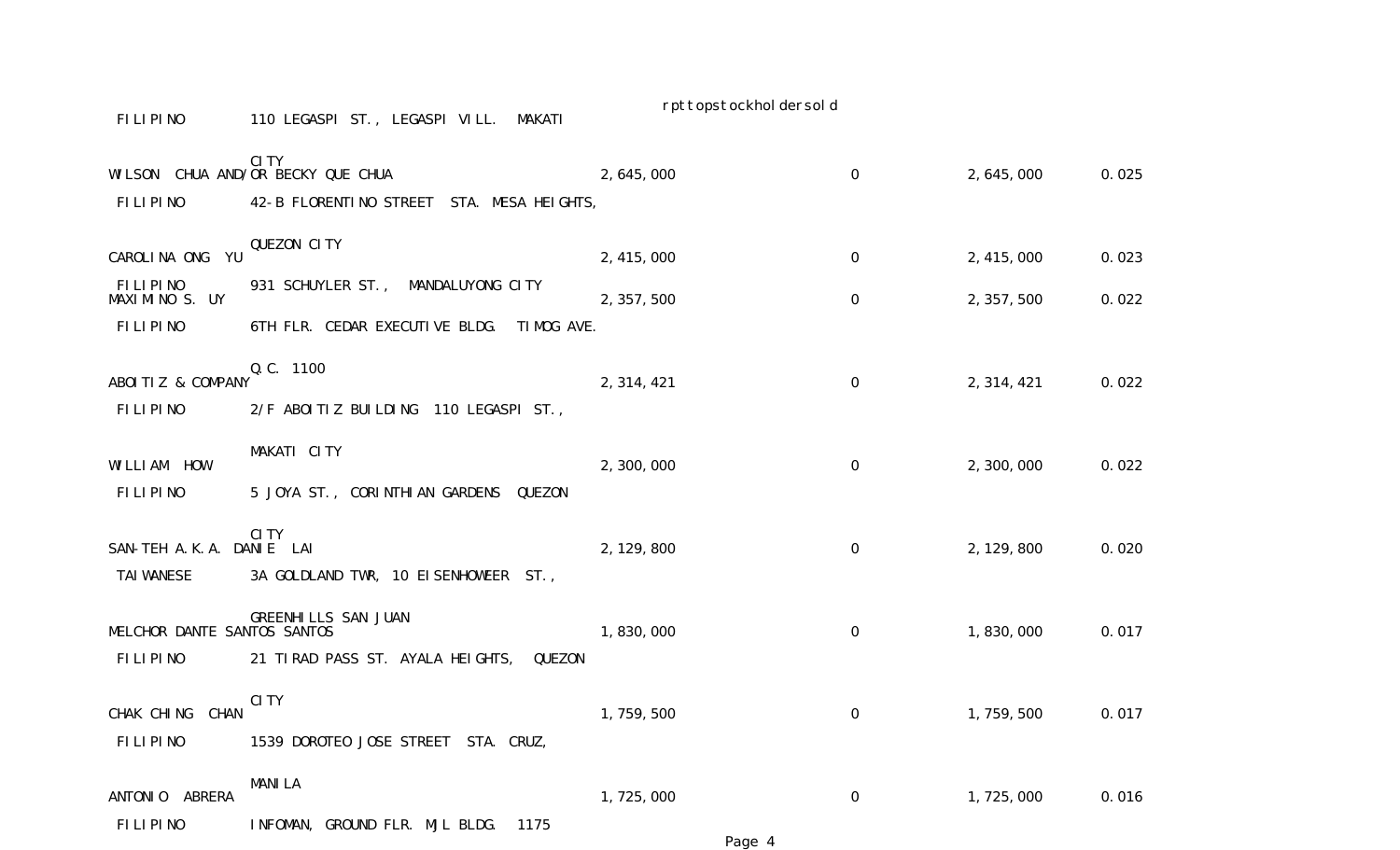| CHIN HSIANG WANG                     | PASONG TAMO MAKATI CITY                      | 1,725,000   |        | $\boldsymbol{0}$ | 1,725,000   | 0.016 |
|--------------------------------------|----------------------------------------------|-------------|--------|------------------|-------------|-------|
| <b>TAI WANESE</b><br>PABLO N. PUA    | 422 QUIRINO HIGHWAY QUEZON CITY              | 1,725,000   |        | 0                | 1, 725, 000 | 0.016 |
| FILIPINO                             | RM. 803 CHINATOWN STEEL TOWER ASUNCION       |             |        |                  |             |       |
| FIRST ABACUS FINANCIAL HOLDINGS      | ST., BINONDO MANILA                          | 1,650,000   |        | $\mathbf 0$      | 1,650,000   | 0.016 |
| FILIPINO<br><b>CORPORATION</b>       | UNIT E-3001, PSE CENTRE EXCHANGE ROAD,       |             |        |                  |             |       |
| FRANCI SCO L. BENEDI CTO             | ORTI GAS COMPLEX                             | 1,610,000   |        | $\mathbf 0$      | 1,610,000   | 0.015 |
| FILIPINO                             | B. BENEDICTO & SONS COMPANY 99-101           |             |        |                  |             |       |
| LAWRENCE MENDOZA AND/OR ALBERTO      | PLARIDEL STREET CEBU CITY 6000               | 1,583,320   |        | $\mathbf 0$      | 1,583,320   | 0.015 |
| FILIPINO<br>LEONCIO TAN TIU          | 1145 AGUI LAR ST. MANI LA                    | 1, 495, 000 |        | $\Omega$         | 1, 495, 000 | 0.014 |
| FILIPINO<br>UNION BANK OF THE PHILS. | 522 NUEVA STREET BINONDO, MANILA             | 1, 437, 730 |        | 0                | 1, 437, 730 | 0.014 |
| FILIPINO<br>ERRAMON I. ABOITIZ       | SSS MAKATI BUILDING AYALA AVENUE, MAKATI     | 1, 418, 354 |        | $\boldsymbol{0}$ | 1, 418, 354 | 0.013 |
| FILIPINO                             | 110 LEGASPI ST., LEGASPI VILL.<br>MAKATI     |             |        |                  |             |       |
| UNITED LIFE ASSURANCE CORP.          | CI TY                                        | 1, 405, 300 |        | $\mathbf 0$      | 1, 405, 300 | 0.013 |
| FILIPINO                             | 6/F FEDERAL TOWER BLDG. DASMARINAS ST.       |             |        |                  |             |       |
|                                      | COR.<br>MANUEL LOPEZ AND/OR MA. TERESA LOPEZ | 1,380,638   |        | $\Omega$         | 1,380,638   | 0.013 |
| <b>FILIPINO</b>                      | 841 HARVARD ST., WACK-WACK                   |             |        |                  |             |       |
| LUIS ANG AND/OR LISA ANG             | VI LLAGE, MANDALUYONG CITY                   | 1, 312, 150 | Page 5 | $\mathbf 0$      | 1, 312, 150 | 0.012 |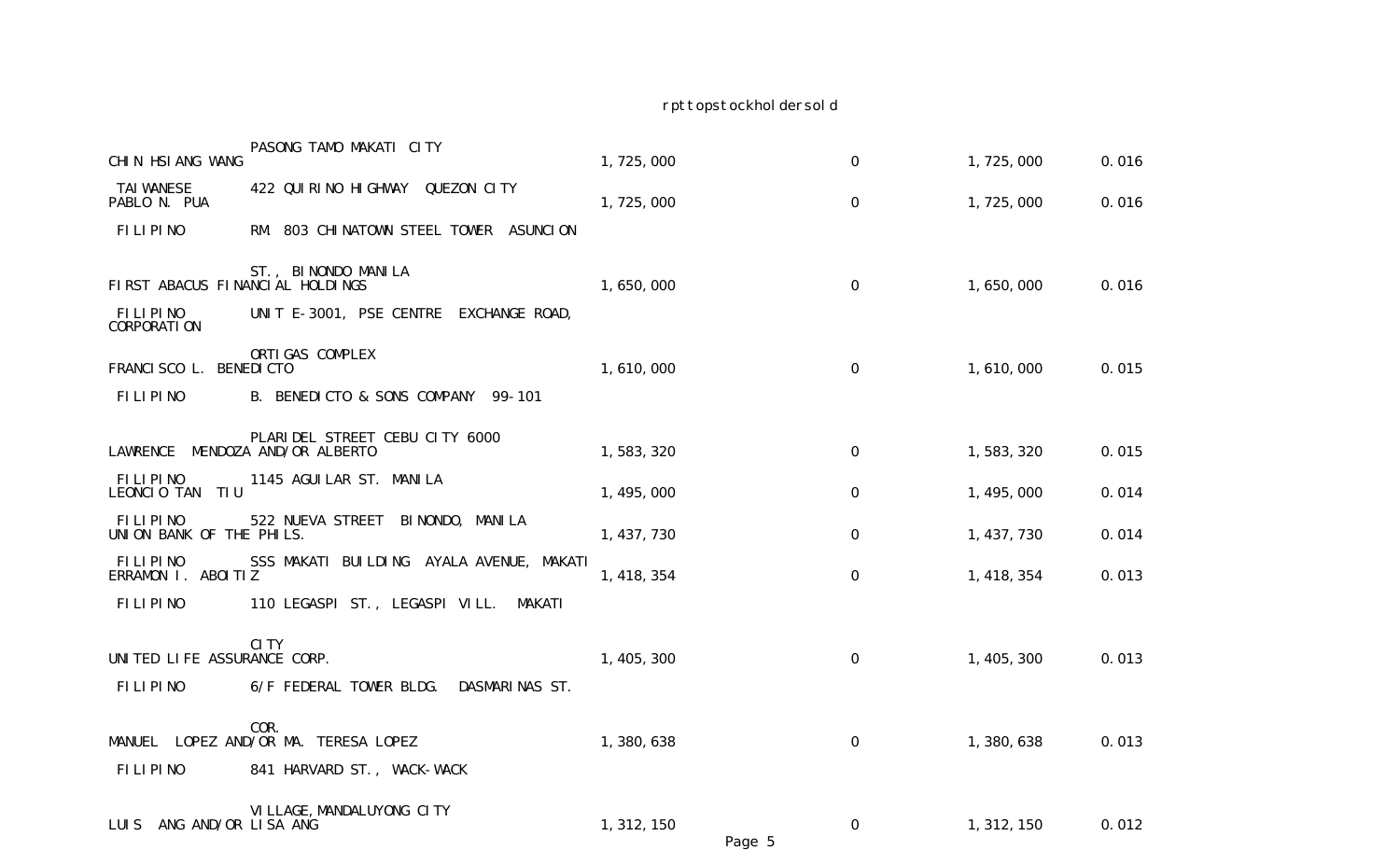| FILIPINO<br>1333 CABALLERO ST. DASMARINAS VILLAGE. |  |
|----------------------------------------------------|--|
|----------------------------------------------------|--|

| EDAN CORPORATION                      | MAKATI CITY                                          | 1, 277, 972 | 0           | 1, 277, 972 | 0.012 |
|---------------------------------------|------------------------------------------------------|-------------|-------------|-------------|-------|
| FILIPINO                              | 562 HOLY CROSS STREET BO. GREENHILLS,                |             |             |             |       |
|                                       |                                                      |             |             |             |       |
| ABOITIZ & COMPANY, INC.               | MANDALUYONG                                          | 1, 189, 100 | $\mathbf 0$ | 1, 189, 100 | 0.011 |
| FILIPINO<br>ABOITIZ EQUITY & VENTURES | P.O. BOX 65 CEBU CITY 6000                           | 1, 189, 100 | $\mathbf 0$ | 1, 189, 100 | 0.011 |
| FILIPINO<br>CONSTANTI NO              | P.O. BOX 65 CEBU CITY 6000<br>CHUA AND/OR WILLINGTON | 1, 150, 000 | $\mathbf 0$ | 1, 150, 000 | 0.011 |
| FILIPINO<br>AND/OR GEORGE WY          | RM. 307 WELLINGTON BLDG.,<br>ORIENTE ST.,            |             |             |             |       |
|                                       | BI NONDO, MANI LA                                    |             |             |             |       |
| ROSA ALEXANDRA                        | UY                                                   | 1, 150, 000 | 0           | 1, 150, 000 | 0.011 |
| FILIPINO<br>ROBERT C. TAN             | #6 MOLAVE ST., FORBES PARK<br>MAKATI CITY            | 1,094,662   | 0           | 1,094,662   | 0.010 |
| FILIPINO<br>WILLINGTON W. CHUA        | CEBU CITY 6000<br>MARIA LUISA PARK, BANILAD          | 1,035,000   | 0           | 1,035,000   | 0.010 |
| FILIPINO                              | RM. 307 WELLINGTON BLDG.<br>ORI ENTE ST.             |             |             |             |       |
|                                       | BI NONDO MANI LA                                     |             |             |             |       |
| SALLY T. GO                           |                                                      | 1,035,000   | $\mathbf 0$ | 1,035,000   | 0.010 |
| <b>FILIPINO</b>                       | #1010 BASILAN, INSULAR VILL. II DAVAO CITY           |             |             |             |       |
|                                       | 8000                                                 |             |             |             |       |
| SAMUEL NG                             |                                                      | 1,035,000   | $\mathbf 0$ | 1,035,000   | 0.010 |
| FILIPINO                              | 54 FELIX MANALO STREET SAN JUAN, METRO               |             |             |             |       |
|                                       | <b>MANILA</b>                                        |             |             |             |       |
| JULIE WONG<br><b>PUA</b>              |                                                      | 1,035,000   | 0           | 1,035,000   | 0.010 |
| FILIPINO                              | MANLAR RICE MILL MABINI, SANTIAGO CITY               |             |             |             |       |

Page 6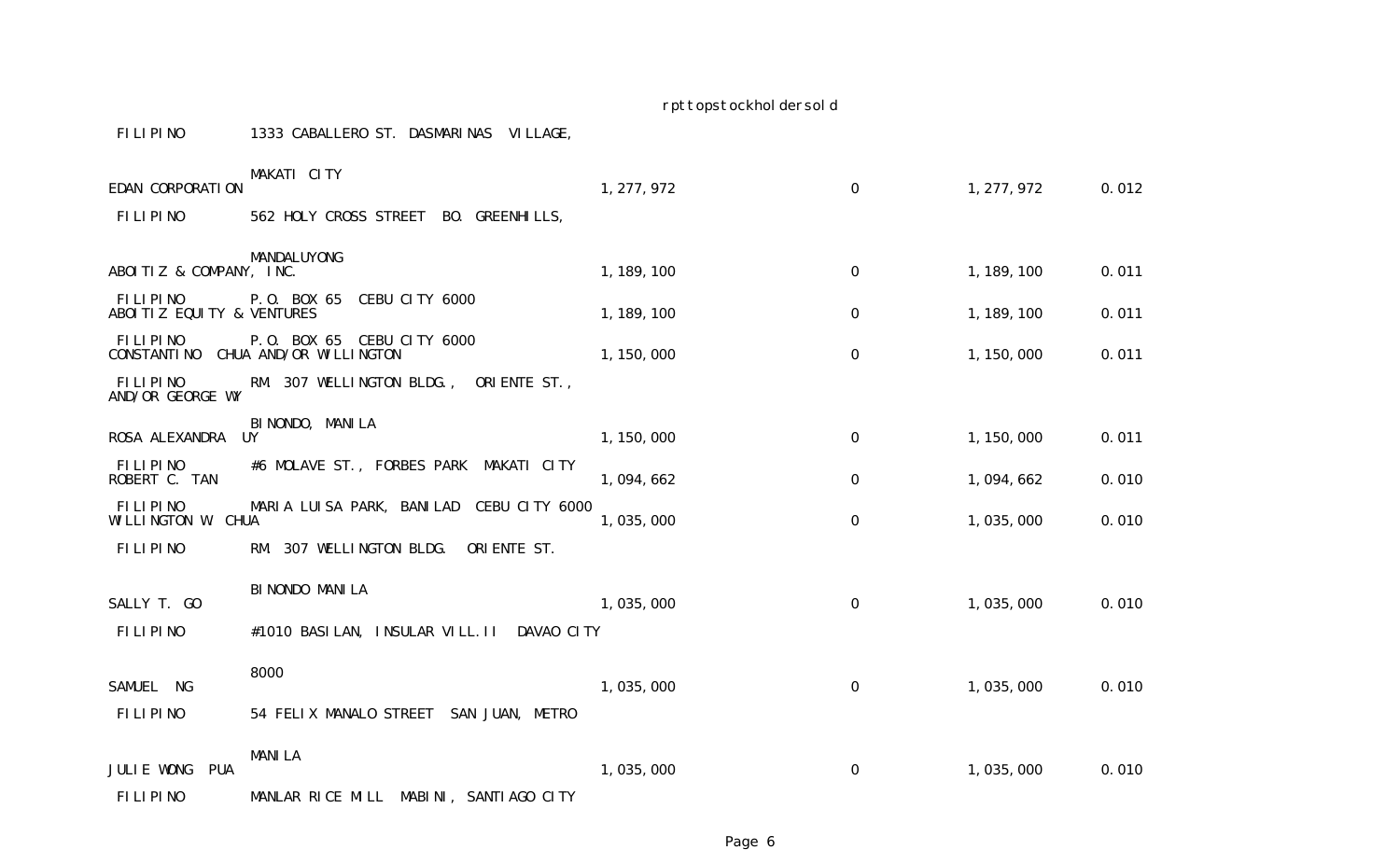|                                     |                                                              | rpttopstockhol dersol d |                  |             |       |
|-------------------------------------|--------------------------------------------------------------|-------------------------|------------------|-------------|-------|
| FLORA B. CHUA                       | 3311                                                         | 1,028,972               | $\boldsymbol{0}$ | 1, 028, 972 | 0.010 |
| FILIPINO                            | #35 DON V. MADRIGAL AVENUE CORINTHIAN                        |                         |                  |             |       |
| <b>BENEDI CTO</b><br>EMI LY         | GARDENS, QUEZON CITY                                         | 1,000,000               | $\mathbf 0$      | 1,000,000   | 0.009 |
| FILIPINO<br>WINSTON S. CO           | 101 PLARIDEL STREET CEBU CITY 6000                           | 998, 707                | 0                | 998, 707    | 0.009 |
| <b>CHI NESE</b>                     | 23 LOPEZ JUANA STREET AYALA HEIGHTS,                         |                         |                  |             |       |
| JULIET U. BANGAYAN                  | QUEZON CITY                                                  | 920,000                 | $\mathbf 0$      | 920,000     | 0.009 |
| FILIPINO                            | 395 COLUMBIA ST., GREENHILLS EAST,                           |                         |                  |             |       |
| CARMELINO O. DIONIDO                | MANDALUYONG CITY                                             | 909, 121                | 0                | 909, 121    | 0.009 |
| FILIPINO<br>LEE CHUNG<br><b>CUA</b> | 2490 JUAN LUNA ST., TONDO, MANILA                            | 908, 500                | $\mathbf 0$      | 908, 500    | 0.009 |
| <b>CHINESE</b>                      | RM 409 NO. 842 ALVARADO ST.<br>BI NONDO,                     |                         |                  |             |       |
| FLORA NG SIU KHENG                  | <b>MANILA</b>                                                | 864, 800                | $\boldsymbol{0}$ | 864, 800    | 0.008 |
| <b>FILIPINO</b>                     | 23 CAMBRIDGE CIRCLE, NORTH FORBES PARK                       |                         |                  |             |       |
| OOI POAY LUM                        | MAKATI CITY                                                  | 864, 800                | $\mathbf 0$      | 864, 800    | 0.008 |
| <b>MALAYSI AN</b>                   | NO. 58 TAMAN JESSELTON 10450 PENANG,                         |                         |                  |             |       |
| VI CTORI ANO<br>SY SR.              | <b>MALAYSIA</b>                                              | 849, 122                | 0                | 849, 122    | 0.008 |
| FILIPINO                            | C/O GLOBESCO, INC. 192 STO.<br><b>DOMI NGO</b>               |                         |                  |             |       |
|                                     | AVENUE QUEZON CITY<br>CENTURY SECURITIES CORPORATION A/C 888 | 842, 747                | $\mathbf 0$      | 842, 747    | 0.008 |
| <b>FILIPINO</b>                     | 1105 GALLERIA CORPORATE CENTER PASIG CITY                    |                         |                  |             |       |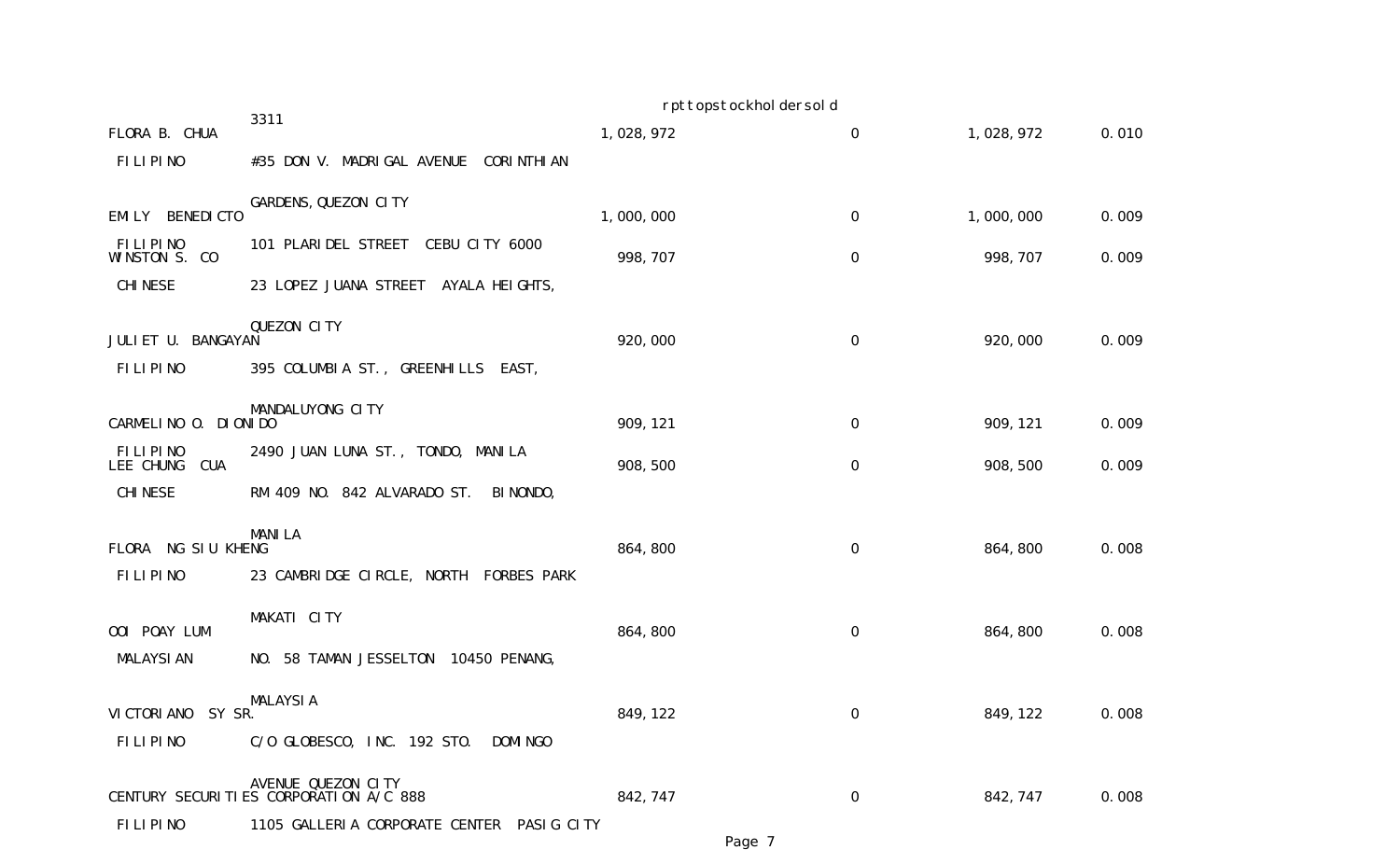| BENILDA S. SANTOS                           |                                                      | 830,000  | rpttopstockhol dersol d | $\Omega$    | 830,000  | 0.008 |
|---------------------------------------------|------------------------------------------------------|----------|-------------------------|-------------|----------|-------|
|                                             |                                                      |          |                         |             |          |       |
| <b>FILIPINO</b>                             | 21 TIRAD PASS ST., AYALA HEIGHTS QUEZON              |          |                         |             |          |       |
|                                             | CI TY 1100                                           |          |                         |             |          |       |
| ELIZABETH K. SO                             |                                                      | 805,000  |                         | 0           | 805,000  | 0.008 |
| <b>FILIPINO</b><br>WILLIAM K. SO            | 541-B SILENCIO ST., QUEZON CITY                      | 805,000  |                         | 0           | 805,000  | 0.008 |
| <b>FILIPINO</b><br>BAUHINIA MANAGEMENT INC. | 541-C SILENCIO ST., QUEZON CITY                      | 787, 750 |                         | $\mathbf 0$ | 787, 750 | 0.007 |
| FILIPINO                                    | C/O ABOTIZ & CO., INC. 110 LEGASPI ST.,              |          |                         |             |          |       |
| KIM LAO                                     | MAKATI CITY                                          | 779, 424 |                         | 0           | 779, 424 | 0.007 |
| FILIPINO                                    | MALABON, METRO MANILA<br>55 MANGUSTAN ROAD           |          |                         |             |          |       |
|                                             | CONSOLIDATED DISTILLERS OF THE FAR EAST              | 759, 964 |                         | $\mathbf 0$ | 759, 964 | 0.007 |
| <b>FILIPINO</b><br>INC.                     | 28/F WORLD CENTER 330 SEN GIL PUYAT AVE              |          |                         |             |          |       |
| ANTONIO INIGO                               | MAKATI CITY<br><b>SARTE</b>                          | 747,500  |                         | $\mathbf 0$ | 747,500  | 0.007 |
| FILIPINO                                    | 001-D DUNHILL DRIVE KM. 18 SEVERINA                  |          |                         |             |          |       |
|                                             |                                                      |          |                         |             |          |       |
| MARIANO O. CHUA                             | PARANAQUE, METRO MLA.                                | 690,000  |                         | $\mathbf 0$ | 690,000  | 0.006 |
| FILIPINO                                    | SUITE 901 9TH FLOOR, TYTANA TOWER, PLAZA             |          |                         |             |          |       |
|                                             | LORENZO RUIZ, BINONDO MLA.                           |          |                         |             |          |       |
| LUCI LA COCHI CO                            |                                                      | 690,000  |                         | 0           | 690,000  | 0.006 |
| FILIPINO                                    | MJS ELECTRICAL RM. 307 PANORAMA<br><b>BUI LDI NG</b> |          |                         |             |          |       |
|                                             | CALOOCAN CITY                                        |          |                         |             |          |       |
| ALBERTO Q. GOCHANGCO                        |                                                      | 690,000  |                         | 0           | 690,000  | 0.006 |
| FILIPINO                                    | 17 ADAMS ST., FILINVEST SOUTH BINAN,                 |          |                         |             |          |       |
|                                             | LAGUNA 4024                                          |          |                         |             |          |       |
|                                             | HUNG SEK PUI AND/OR CHAN PUI FAI                     | 690,000  |                         | $\mathbf 0$ | 690,000  | 0.006 |
|                                             |                                                      |          | Page 8                  |             |          |       |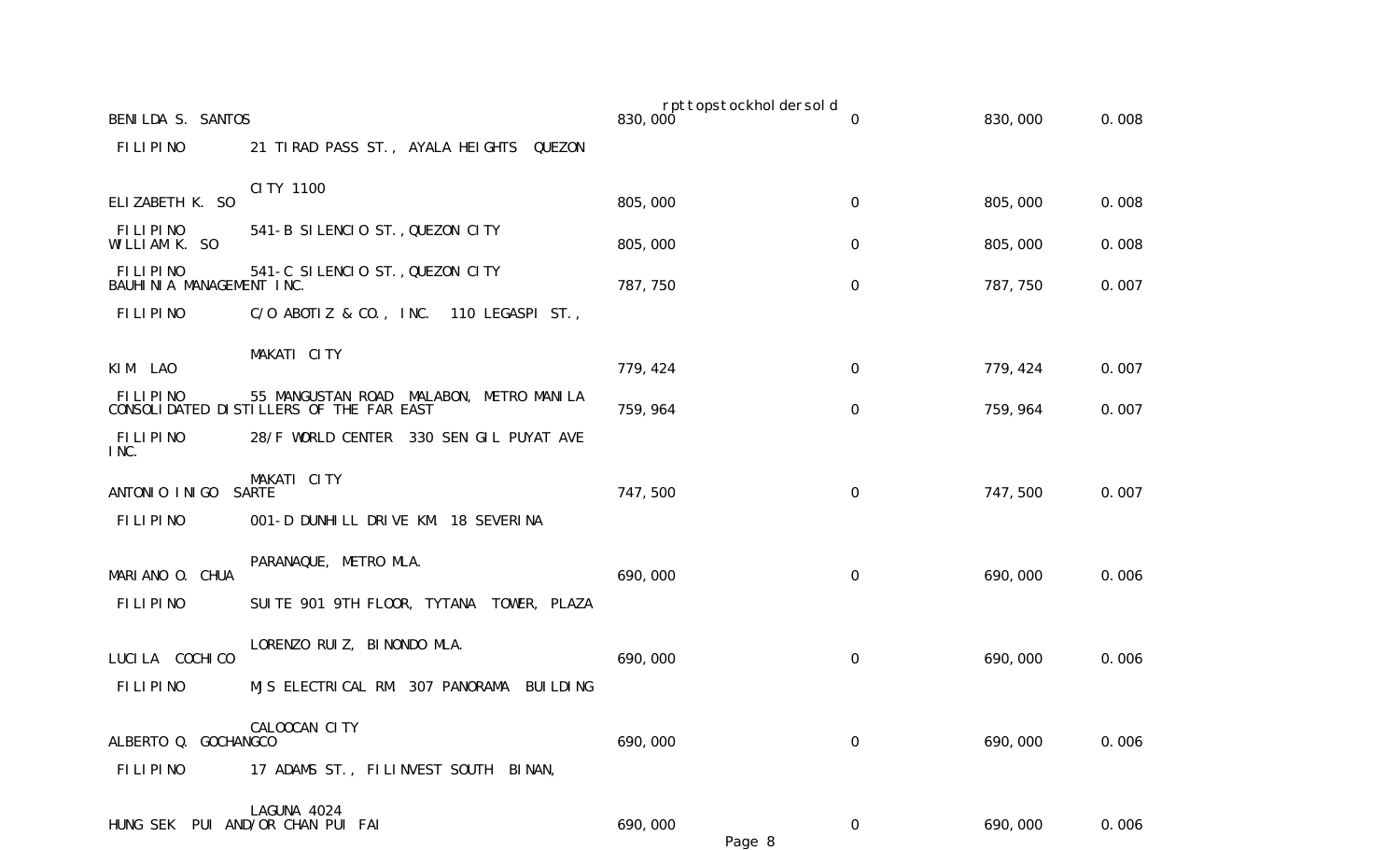#### HONGKONG NAT UNIT 21 SAMAR VILLE TOWNHOMES SOUTH

| CONRADO VI CENTE               | TRI ANGLE QUEZON CITY                         | 690,000  | $\mathbf 0$         | 690,000  | 0.006 |
|--------------------------------|-----------------------------------------------|----------|---------------------|----------|-------|
| FILIPINO<br>ALBERTO GOCHANGCO  | 202 J. BASA STREET SAN JUAN, METRO MANILA     | 667,000  | 0                   | 667,000  | 0.006 |
| FILIPINO                       | C/O CITI APPLIANCE NATIONAL HIGHWAY           |          |                     |          |       |
| PETER DATA I TF ESTRELLI TA    | PARIAN CALAMBA LAGUNA 4027                    | 648,600  | $\mathbf 0$         | 648,600  | 0.006 |
| FILIPINO                       | 11/F SOLIDBANK BLDG. PASEO DE ROXAS,          |          |                     |          |       |
| VICTORIANO G. SY JR.           | MAKATI CITY                                   | 648,600  | $\mathsf{O}\xspace$ | 648,600  | 0.006 |
| <b>FILIPINO</b>                | 401 COLUMBIA ST., GREENHILLS EAST,            |          |                     |          |       |
| WONG CHI SAM                   | MANDALUYONG CITY                              | 618, 240 | 0                   | 618, 240 | 0.006 |
| <b>FILIPINO</b>                | S1120 STATE CENTER BUILDING 333 JUAN LUNA     |          |                     |          |       |
| LEE KENG CHUA                  | STREET BINONDO, MANILA                        | 596, 572 | $\mathbf 0$         | 596, 572 | 0.006 |
| FILIPINO                       | #35 DON V. MADRIGAL AVE.<br><b>CORINTHIAN</b> |          |                     |          |       |
| INTERNATIONAL POLYMER CORP.    | GARDENS QUEZON CITY                           | 586, 960 | $\mathbf 0$         | 586, 960 | 0.006 |
| FILIPINO                       | 26/F PACIFIC STAR BLDG., MAKATI AVE.<br>COR.  |          |                     |          |       |
| BASILIO BARETTO                | SEN. GI LPUYAT AVE., MAKATI CITY              | 575,000  | $\mathsf{O}\xspace$ | 575,000  | 0.005 |
| <b>FILIPINO</b>                | 61 ROOSEVELT STREET, NORTH GREENHILLS,        |          |                     |          |       |
| WALTER CO AND/OR GENEVI EVE CO | METRO MANIL<br>SAN JUAN                       | 575,000  | 0                   | 575,000  | 0.005 |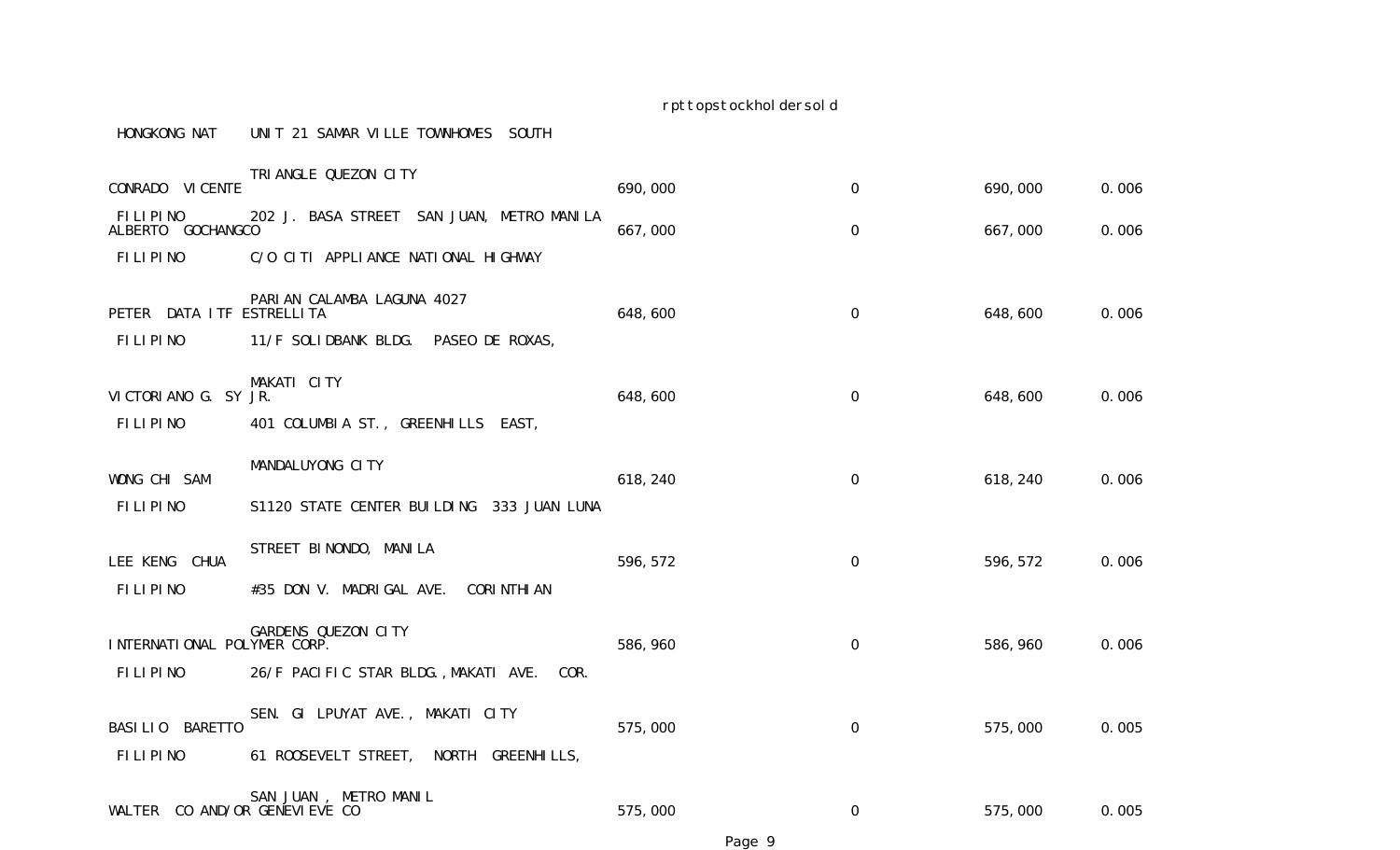|                             |                                                 | rpttopstockhol dersol d |                  |          |       |
|-----------------------------|-------------------------------------------------|-------------------------|------------------|----------|-------|
| FILIPINO<br>PHILIP Z. DABAO | 5060 SAN RAFAEL EXT.<br>MANDALUYONG CITY        | 575,000                 | $\boldsymbol{0}$ | 575,000  | 0.005 |
| FILIPINO                    | #1 BEGONIA ST.<br>CAPI TOLVI LLE II BACOLOD     |                         |                  |          |       |
| EDMUND H. GO                | CI TY 6100                                      | 575,000                 | $\mathbf 0$      | 575,000  | 0.005 |
| FILIPINO                    | C/O FILMON HARDWARE INC.<br>P.O. BOX 390,       |                         |                  |          |       |
| BENITO LAO                  | CEBU CITY 6000                                  | 575,000                 | $\boldsymbol{0}$ | 575,000  | 0.005 |
| <b>FILIPINO</b><br>LIN FENG | BI NONDO, MANI LA<br>485 LAVEZARES ST.          | 575,000                 | $\boldsymbol{0}$ | 575,000  | 0.005 |
| <b>CHI NESE</b>             | PENTHOUSE BINONDO PLAZA #850<br><b>ALVARADO</b> |                         |                  |          |       |
| EDMUND WILLIAM SY TAN       | ST., BINONDO MANILA                             | 575,000                 | $\boldsymbol{0}$ | 575,000  | 0.005 |
| FILIPINO<br>ELIZABETH L. SY | 57 DAMPIL ST., DAMAR VILL. QUEZON CITY          | 565, 504                | $\boldsymbol{0}$ | 565, 504 | 0.005 |
| FILIPINO                    | 401 COLUMBIA ST., GREENHILLS EAST,              |                         |                  |          |       |
| WU-PANG YAO                 | MANDALUYONG CITY                                | 558,000                 | $\boldsymbol{0}$ | 558,000  | 0.005 |
| <b>TAI WANESE</b>           | 23/F NO. 447, SEC. 3 WEN-SHING ROAD             |                         |                  |          |       |
| SALLY<br>KHO                | TAI CHING TAI WAN R.O.C.                        | 548, 642                | $\boldsymbol{0}$ | 548, 642 | 0.005 |
| FILIPINO                    | UNIT 27 CITY GARDEN TOWNHOUSE<br>208            |                         |                  |          |       |
| ESTHER A. VIBAL             | PASADENA DRIVE, SAN JUAN MM                     | 525, 366                | $\mathbf 0$      | 525, 366 | 0.005 |
| FILIPINO                    | DON PEPE CORNER SIROUN STREET STA. MESA         |                         |                  |          |       |
| SHI RLEY T. LEE             | HEIGHTS, QUEZON CITY                            | 520, 743                | $\mathbf 0$      | 520, 743 | 0.005 |
| <b>FILIPINO</b>             | 11 DON VICENTE MADRIGAL AVE.,<br>CORI NTHI AN   |                         |                  |          |       |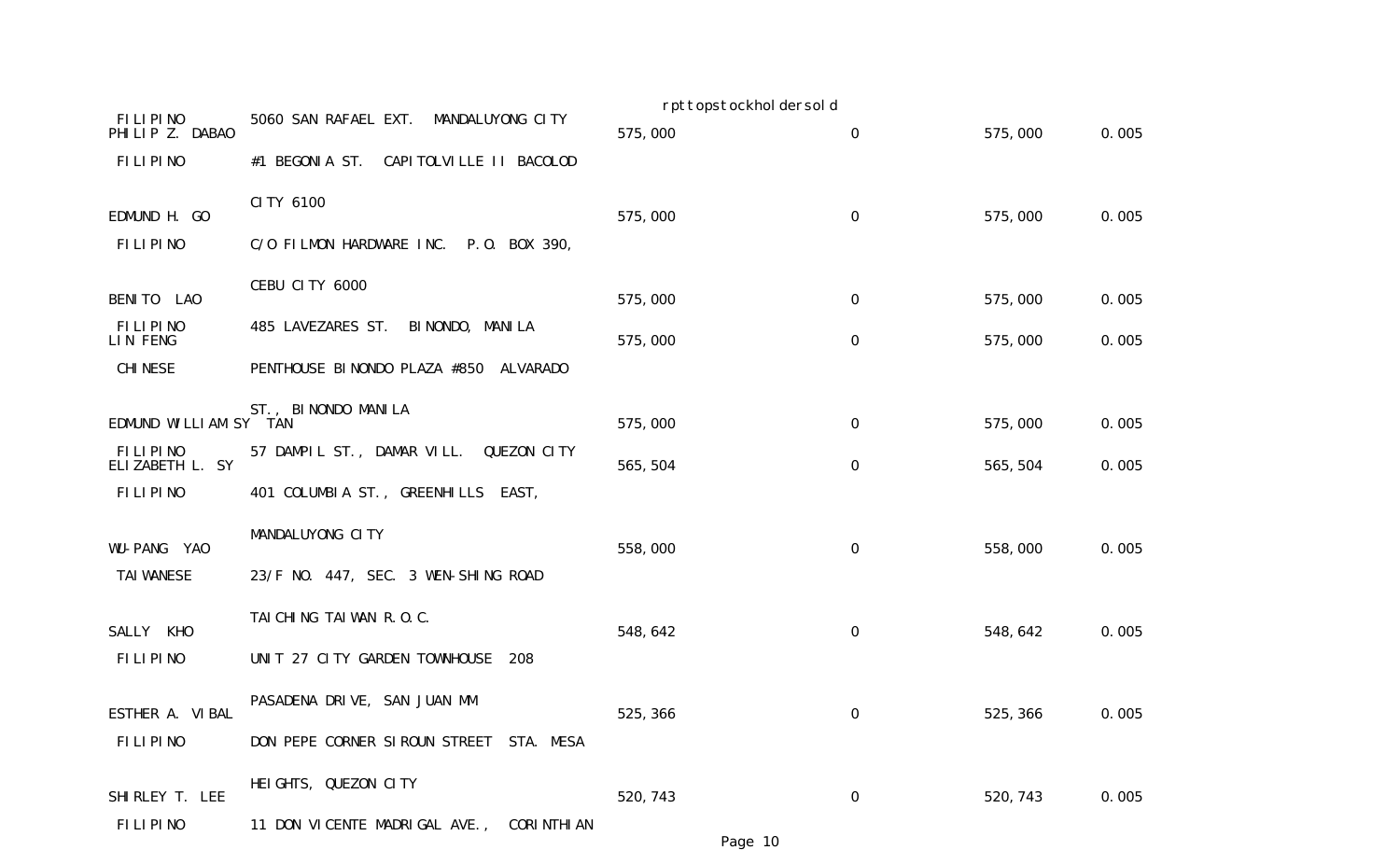|                                              | GARDEN, QUEZON CITY<br>HORACIO E. PASCUAL AND/OR FELICITAS V. | 517,500             | $\mathbf 0$      | 517,500  | 0.005 |
|----------------------------------------------|---------------------------------------------------------------|---------------------|------------------|----------|-------|
| FILIPINO<br>PASCUAL                          | 907 EIFFEL RD. LE MARICHE SUBD 222 E.                         |                     |                  |          |       |
| LUISA COLI                                   | RODRIGUEZ SR., AVENUE QUEZON CITY                             | 492, 430            | 0                | 492, 430 | 0.005 |
| FILIPINO<br>ELIODORO J. RAVALO               | 627 MADRID ST., BINONDO<br>MANI LA                            | 476, 100            | $\boldsymbol{0}$ | 476, 100 | 0.004 |
| FILIPINO                                     | ASIAN MANSION II LPH 01, 107 DELA ROSA                        |                     |                  |          |       |
| <b>AZUMA</b><br>SHI GEYUKI                   | COR. NIEVA STS. LEGASPI VILLAGE                               | 475, 870            | 0                | 475,870  | 0.004 |
| <b>JAPANESE</b><br>JAMES C. TSANG            | C/O PNB CEBU                                                  | 471, 224            | 0                | 471, 224 | 0.004 |
| FILIPINO<br>JOSEFINA A. PASCUAL              | VICTORY CONST. SUPPLY SANTIAGO CITY 3311                      | 467, 820            | 0                | 467, 820 | 0.004 |
| FILIPINO<br>DI OSDADO M. HOLGADO             | GEN. TRIAS, CAVITE 4107                                       | 460,000             | 0                | 460,000  | 0.004 |
| FILIPINO                                     | 20 D. TUASON ST. BF HOMES<br>PARANAQUE,                       |                     |                  |          |       |
| <b>BUN THI AM</b>                            | <b>METRO MANILA</b><br>LAO AND/OR SHIRLEY LAO                 | 460,000             | $\mathbf 0$      | 460,000  | 0.004 |
| FILIPINO<br>LILIA NARVAEZ                    | 935 GEN. SOLANO STREET<br>SAN MIGUEL, MANILA                  | 460,000             | 0                | 460,000  | 0.004 |
| FLLIPINO<br>OCBC SECURITIES PHILS., INC. A/C | A-01 POBLACION, TRINIDAD<br>BENGUET 2601                      | 445, 625            | $\boldsymbol{0}$ | 445, 625 | 0.004 |
| <b>FILIPINO</b><br>#I CESAR01                | UNIT 2502-A, PSE CENTRE, WEST TOWER,                          |                     |                  |          |       |
| OCBC SECURITIES PHILS., INC. A/C             | EXCHANGE ROAD, ORTIGAS CRT, PASIG CITY                        | 445, 625            | 0                | 445, 625 | 0.004 |
| <b>FILIPINO</b><br>#I JOPAS01                | UNIT 2502-A PSE CENTRE WEST TOWER                             |                     |                  |          |       |
| LUZ ANG                                      | EXCHANGE RD. ORTIGAS CENTER PASIG CITY                        | 434, 562<br>Page 11 | 0                | 434, 562 | 0.004 |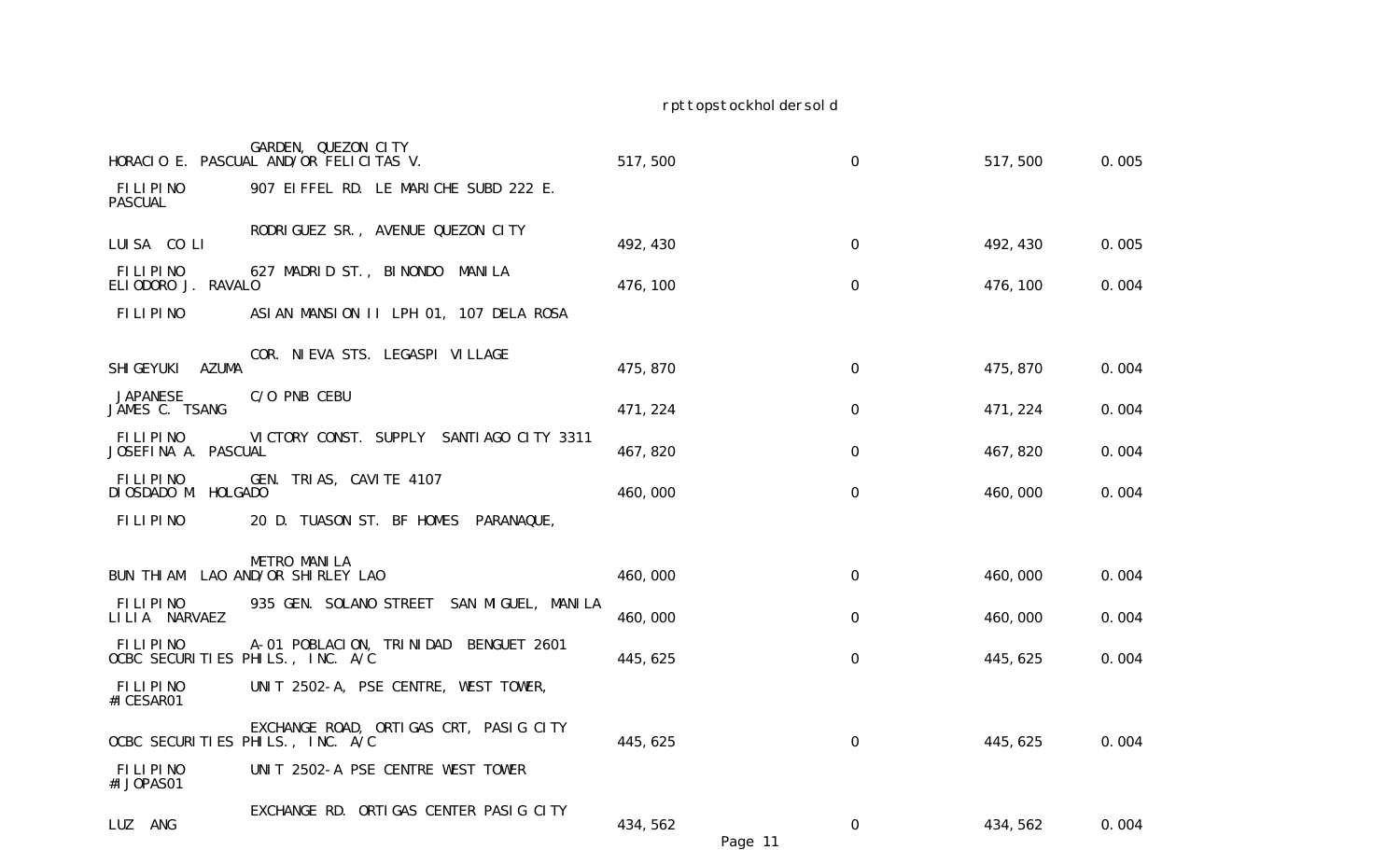## FILIPINO 506 GENERAL MASCARADO ST., LITTLE BAGUIO,

| MARI TES                           | SAN JUAN M.M.<br>MENDOZA AND/OR ALBERTO MENDOZA                  | 432, 400 | $\mathsf{O}\xspace$ | 432, 400 | 0.004 |
|------------------------------------|------------------------------------------------------------------|----------|---------------------|----------|-------|
| FILIPINO<br>KRISTINE C. YAO        | 1145 AGUI LAR STREET TONDO, MNI LA                               | 412,500  | $\mathbf 0$         | 412,500  | 0.004 |
| <b>FILIPINO</b>                    | 30-D PACIFIC PLAZA CONDOMINIUM AYALA AVE.                        |          |                     |          |       |
| EDGARDO C. CARPIO                  | MAKATI CITY                                                      | 409, 860 | 0                   | 409, 860 | 0.004 |
| FILIPINO                           | #67 MARANAW RD., LA VISTA SUBD<br>LOYOLA                         |          |                     |          |       |
| ALFREDO E. BUERGO                  | HEIGHTS, QUEZON CITY                                             | 402, 500 | $\mathbf 0$         | 402,500  | 0.004 |
| FILIPINO                           | LOT 25 BLOCK 57 ORCHIDS ST.<br>SGH VILLAGE,                      |          |                     |          |       |
| BERNARDO A. HAO                    | MUNTI NLUPA CITY                                                 | 402, 500 | 0                   | 402,500  | 0.004 |
| <b>FILIPINO</b>                    | C/O CASA CIUDAD AUTO SERVICE CENTER #51                          |          |                     |          |       |
| MAURICE THEORET                    | #53 KABIGNAYAN ST., TATALON, QUEZON                              | 399, 682 | $\mathbf 0$         | 399, 682 | 0.004 |
| <b>FILIPINO</b>                    | MI MOSA DRIVE MI MOSA LEI SURE ESTATE CLARK                      |          |                     |          |       |
|                                    | FI ELD<br>PAMPANGA 2009<br>BENJAMIN S. GELI AND/OR NELIA O. GELI | 396, 750 | $\mathbf 0$         | 396, 750 | 0.004 |
| <b>FILIPINO</b><br>MANUEL M. LOPEZ | 80 V. MAPA STREET DAVAO CITY 8000                                | 394,680  | $\mathsf{O}\xspace$ | 394,680  | 0.004 |
| FILIPINO                           | 841 HARVARD T., WACK WACK VILL                                   |          |                     |          |       |
| CESAR S. ARNALDO                   | MANDALUYONG                                                      | 392, 150 | 0                   | 392, 150 | 0.004 |
| FILIPINO                           | RM. 303 NBV BLDG., 1191 MA. OROSA ST.,                           |          |                     |          |       |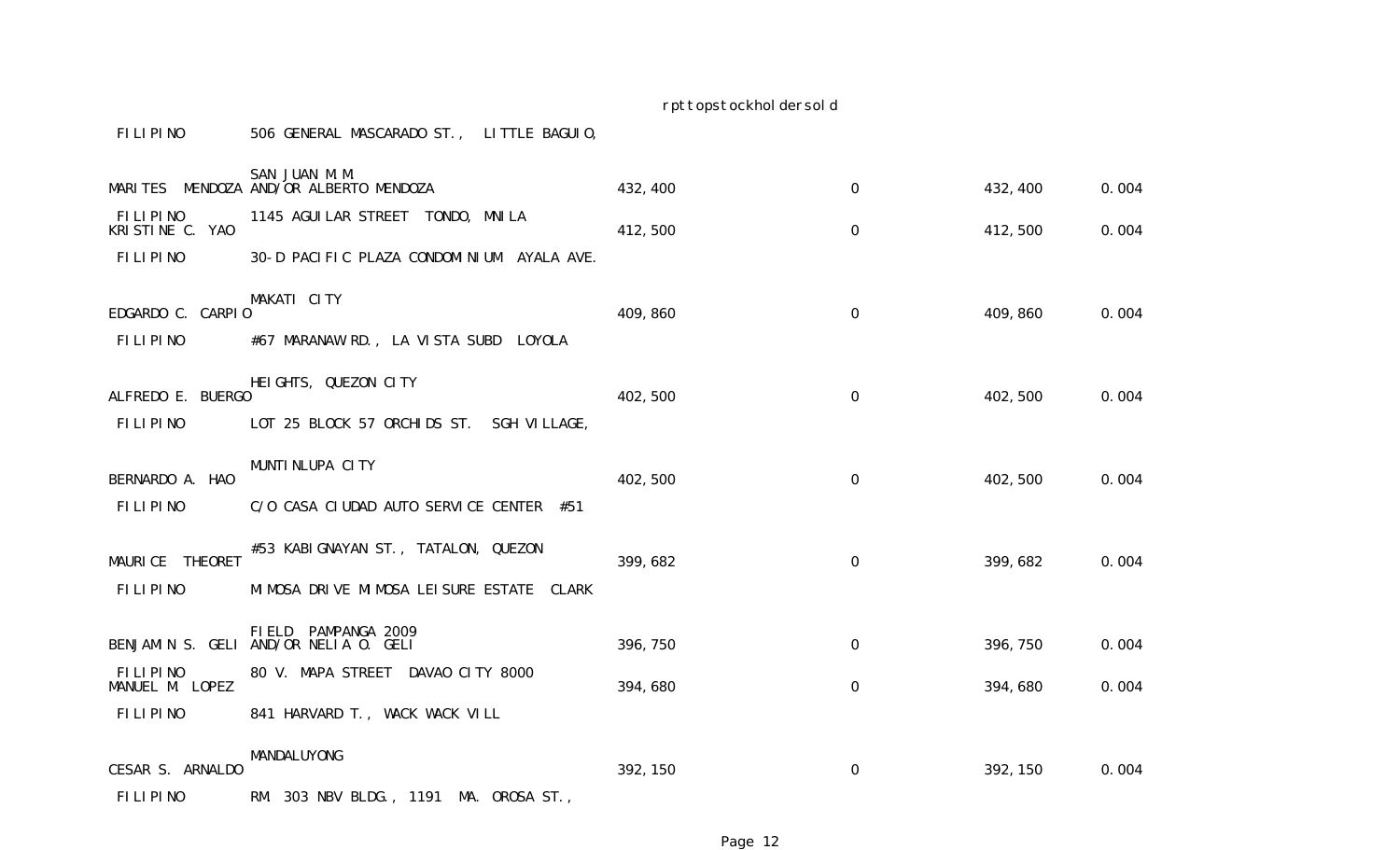|                                   |                                                              | rpttopstockhol dersol d |                     |                   |       |
|-----------------------------------|--------------------------------------------------------------|-------------------------|---------------------|-------------------|-------|
|                                   | ERMITA, MANILA<br>ZENAIDA P. ALCANTARA AND/OR LUIS M.<br>wag | 391,000                 | $\mathbf 0$         | 391,000           | 0.004 |
| FILIPINO<br>ALCANTARA             | NO. 6 4TH ST, BBB, MARULAS VALENZUELA                        |                         |                     |                   |       |
| ANTHONY M. TE                     | <b>CITY</b>                                                  | 388,079                 | $\mathbf 0$         | 388,079           | 0.004 |
| FILIPINO                          | 33 C BAYVIEW DR., BAYVIEW VILL TAMBO,                        |                         |                     |                   |       |
| BEN-TZAO CHERNG                   | PARANAQUE                                                    | 386,032                 | $\mathbf 0$         | 386,032           | 0.004 |
| <b>TAI WANESE</b>                 | 12/F BA-LEPANTO BUILDING PASEO DE ROXAS,                     |                         |                     |                   |       |
| MIGUEL O. PINEDA                  | MAKATI CITY                                                  | 378, 350                | $\mathbf 0$         | 378, 350          | 0.004 |
| FILIPINO                          | DON JOSE VILLAGE B. RODRIGUEZ STREET CEBU<br>CI TY 6000      |                         |                     |                   |       |
| VI CTORI ANO<br>SY JR.            |                                                              | 369,095                 | $\mathsf{O}\xspace$ | 369,095           | 0.003 |
| FILIPINO<br>BENJAMIN TAN UY       | 192 STO. DOMINGO<br>QUEZON CITY                              | 368,000                 | $\mathbf 0$         | 368,000           | 0.003 |
| FILIPINO                          | # 36 NORTH SUSANA AVE NORTH SUSANA                           |                         |                     |                   |       |
| GEORGE T. YANG                    | EXECUTIVE VILLAGE QUEZON CITY                                | 367, 540                | 0                   | 367, 540          | 0.003 |
| FILIPINO<br>JUSTINO H. CACANINDIN | 24 STO. TOMAS ST.,<br>URDANETA VILL. MAKATI                  | 365, 539                | $\mathbf 0$         | 365, 539          | 0.003 |
| FILIPINO                          | 4/F SYCIPLAW CTR. 105 PASEO DE ROXAS,                        |                         |                     |                   |       |
|                                   | MAKATI CITY                                                  |                         |                     |                   |       |
|                                   | <b>GRAND TOTAL</b>                                           | 10, 486, 725, 445       | 0                   | 10, 486, 725, 445 |       |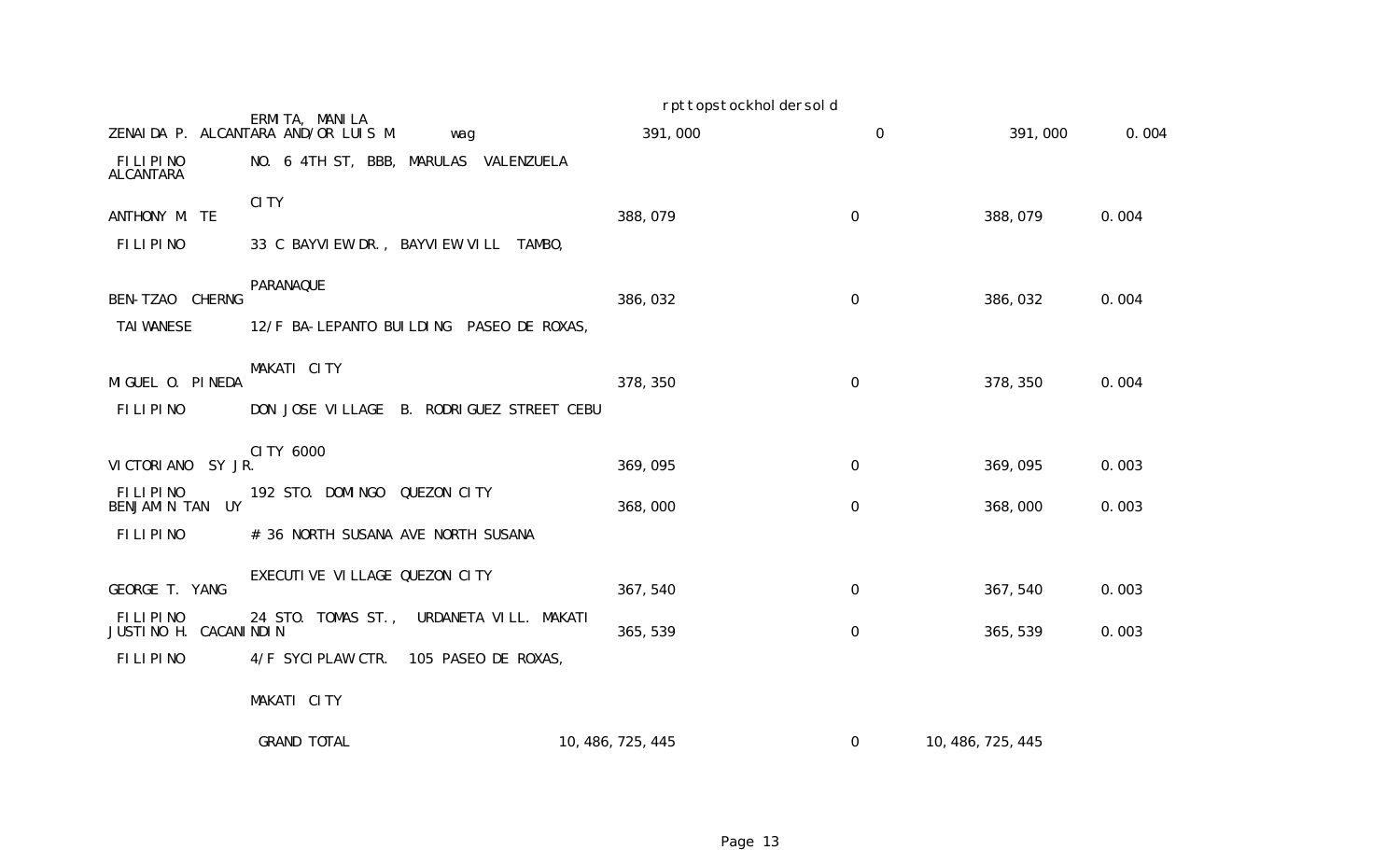

|                         | <b>Security ID: EL1000000000</b> | <b>Security Name:</b><br><b>EMPIRE EAST</b>             | <u> Saraj Mariji i Karaja matematika i Saraja</u> |                 |
|-------------------------|----------------------------------|---------------------------------------------------------|---------------------------------------------------|-----------------|
|                         | Transfer Agents EQBKTA00000      | <b>Transfer Agent Name:</b>                             | <b>BANCO DE ORO UNIBANK, INC. TRANSFER AGENT</b>  |                 |
| <b>S. No.</b>           | <b>BPID</b>                      | <b>BPNAME</b>                                           | <b>HOLDING</b>                                    | <b>%HOLDING</b> |
|                         | 16700000000                      | <b>AURORA SECURITIES, INC.</b>                          | 1,518,331,408.00                                  | 38.2025701      |
| $\overline{2}$          | 25300000000                      | TOWER SECURITIES, INC.                                  | 169,317,959.00                                    | 4.2601906       |
| $\overline{\mathbf{3}}$ | 26900000000                      | <b>WEALTH SECURITIES, INC.</b>                          | 119,848,276.00                                    | 3.0154893       |
| 4                       | 11200000000                      | AB CAPITAL SECURITIES, INC.                             | 97,661,527.00                                     | 2.4572510       |
| 5                       | 12400000000                      | <b>B. H. CHUA SECURITIES CORPORATION</b>                | 88,714,978.00                                     | 2.2321478       |
| 6                       | <b>CITI1000000</b>               | <b>CITIBANK N.A.</b>                                    | 78,577,111.00                                     | 1.9770701       |
| 7                       | 38900000000                      | KING'S POWER SECURITIES, INC.                           | 76.976.972.00                                     | 1.9368092       |
| 8                       | 12600000000                      | <b>BPI SECURITIES CORPORATION</b>                       | 72,306,162.00                                     | 1.8192874       |
| 9                       | 28200000000                      | <b>PCCI SECURITIES BROKERS CORP.</b>                    | 71,373,408.00                                     | 1.7958185       |
| 10 <sup>7</sup>         | 28600000000                      | <b>SOLAR SECURITIES, INC.</b>                           | 66,924,724.00                                     | 1.6838856       |
| 11                      | 10200000000                      | <b>ABACUS SECURITIES CORPORATION</b>                    | 66,892,175.00                                     | 1.6830667       |
| 12                      | 15400000000                      | EVERGREEN STOCK BROKERAGE & SEC., INC.                  | 53,283,050.00                                     | 1.3406490       |
| $\overline{13}$         | 11100000000                      | ANSALDO, GODINEZ & CO., INC.                            | 52,308,006.00                                     | 1.3161160       |
| $\overline{14}$         | 22000000000                      | ATR-KIM ENG SECURITIES, INC.                            | 50,639,077.00                                     | 1.2741243       |
| $\overline{15}$         | 13300000000                      | <b>CITISECURITIES, INC.</b>                             | 48,964,412.00                                     | 1.2319882       |
| $\overline{16}$         | 20300000000                      | CITISECONLINE.COM, INC.                                 | 46,041,972.00                                     | 1.1584570       |
| 17                      | 14300000000                      | DAVID GO SECURITIES CORP.                               | 42,534,199.00                                     | 1.0701983       |
| 18                      | 24700000000                      | STANDARD SECURITIES CORPORATION                         | 42,474,520.00                                     | 1.0686967       |
| 19                      | 26600000000                      | VICSAL SECURITIES & STOCK BROKERAGE, INC.               | 40,965,248.00                                     | 1.0307221       |
| $\overline{20}$         | 26700000000                      | FIRST METRO SECURITIES BROKERAGE CORP.                  | 40,538,991.00                                     | 1.0199971       |
| 21                      | 20000000000                      | <b>MANDARIN SECURITIES CORPORATION</b>                  | 37,083,945.00                                     | 0.9330651       |
| 22                      | 12400000002                      | <b>B. H. CHUA SECURITIES CORPORATION</b>                | 36,852,300.00                                     | 0.9272367       |
| $\overline{23}$         | 12900000000                      | <b>SINCERE SECURITIES CORPORATION</b>                   | 35,948,934.00                                     | 0.9045072       |
| $\overline{24}$         | 27900000000                      | <b>BDO SECURITIES CORPORATION</b>                       | 35,720,830.00                                     | 0.8987679       |
| $\overline{25}$         | 23000000000                      | <b>QUALITY INVESTMENTS &amp; SECURITIES CORPORATION</b> | 33,505,763.00                                     | 0.8430348       |
| $\overline{26}$         | 17000000000                      | <b>GOLDSTAR SECURITIES, INC.</b>                        | 33,427,984.00                                     | 0.8410778       |
| $\overline{27}$         | 11500000000                      | SB EQUITIES, INC.                                       | 30,431,246.00                                     | 0.7656772       |
| 28                      | 11000000000                      | ANGPING & ASSOCIATES SECURITIES, INC.                   | 29.837.959.00                                     | 0.7507496       |

 $\bullet\cdot$ 

 $\mathbf{G}$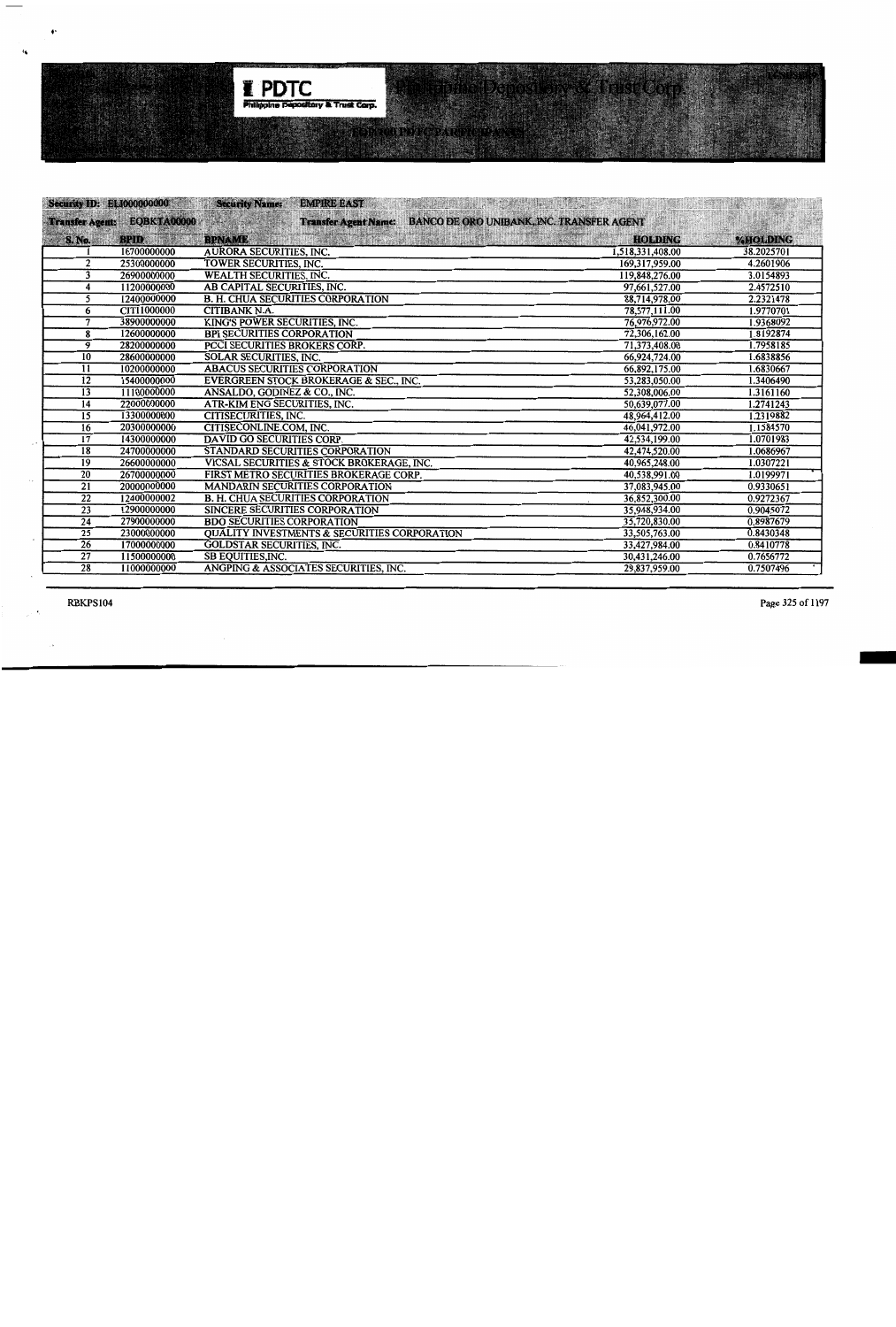|                 |                             | Security ID: EL1000000000 Security Name: EMPIRE EAST                                                                                                                                                                             |               |                          |
|-----------------|-----------------------------|----------------------------------------------------------------------------------------------------------------------------------------------------------------------------------------------------------------------------------|---------------|--------------------------|
|                 | Transfer Agent: EQBKTA00000 | BOBK1400000 Transfer Agent Name: BANCOIDE ORO UNIBANK, INC. TRANSFER AGENT                                                                                                                                                       |               |                          |
| S.No.           |                             | de la constitución de la constitución de la constitución de la constitución de la constitución de la constituc<br>Por la constitución de la constitución de la constitución de la constitución de la constitución de la constitu |               | <b>MHOLDING AND REAL</b> |
| $\overline{29}$ | 21300000000                 | NIEVES SANCHEZ, INC.                                                                                                                                                                                                             | 29,735,772.00 | 0.7481785                |
| 30              | 10100000000                 | A & A SECURITIES, INC.                                                                                                                                                                                                           | 28,236,678.00 | 0.7104600                |
| 31              | 23600000000                 | R. NUBLA SECURITIES, INC.                                                                                                                                                                                                        | 28,106,807.00 | 0.7071923                |
| $\overline{32}$ | 17400000000                 | HDI SECURITIES, INC.                                                                                                                                                                                                             | 27,838,479.00 | 0.7004409                |
| $\overline{33}$ | 25900000000                 | <b>UCPB SECURITIES, INC.</b>                                                                                                                                                                                                     | 26,610,896.00 | 0.6695538                |
| 34              | <b>SCBK1000000</b>          | <b>STANDARD CHARTERED BANK</b>                                                                                                                                                                                                   | 25,491,980.00 | 0.6414009                |
| 35              | 27500000000                 | YAO & ZIALCITA, INC.                                                                                                                                                                                                             | 25,215,607.00 | 0.6344471                |
| $\overline{36}$ | 14700000000                 | E. CHUA CHIACO SECURITIES, INC.                                                                                                                                                                                                  | 25,120,776.00 | 0.6320611                |
| 37              | 21800000000                 | PAN ASIA SECURITIES CORP.                                                                                                                                                                                                        | 23,675,427.00 | 0.5956948                |
| $\overline{38}$ | 15000000000                 | EASTERN SECURITIES DEVELOPMENT CORPORATION                                                                                                                                                                                       | 23,586,423.00 | 0.5934554                |
| 39              | 10300000000                 | <b>ACCORD CAPITAL EQUITIES CORPORATION</b>                                                                                                                                                                                       | 20,685,257.00 | 0.5204595                |
| 40              | 23300000000                 | R. COYIUTO SECURITIES, INC.                                                                                                                                                                                                      | 19,727,743.00 | 0.4963676                |
| $\overline{41}$ | 12200000000                 | <b>BELSON SECURITIES, INC.</b>                                                                                                                                                                                                   | 19,159,148.00 | 0.4820612                |
| 42              | 32800000000                 | <b>DW CAPITAL INC.</b>                                                                                                                                                                                                           | 18,182,052.00 | 0.4574766                |
| $\overline{43}$ | 16800000000                 | <b>GLOBALINKS SECURITIES &amp; STOCKS, INC.</b>                                                                                                                                                                                  | 17,731,669.00 | 0.4461446                |
| 44              | 17200000000                 | <b>GUILD SECURITIES, INC.</b>                                                                                                                                                                                                    | 17,605,985.00 | 0.4429823                |
| 45              | 27200000000                 | <b>BERNAD SECURITIES, INC.</b>                                                                                                                                                                                                   | 16,988,494.00 | 0.4274456                |
| 46              | <b>DEUB1000000</b>          | DEUTSCHE BANK MANILA-CLIENTS A/C                                                                                                                                                                                                 | 16,027,876.00 | 0.4032756                |
| $\overline{47}$ | 19000000000                 | VALUE QUEST SECURITIES CORPORATION                                                                                                                                                                                               | 15,384,000.00 | 0.3870751                |
| 48              | 19800000000                 | <b>LUCKY SECURITIES, INC.</b>                                                                                                                                                                                                    | 15,314,907.00 | 0.3853367                |
| 49              | 16900000000                 | <b>JSG SECURITIES, INC.</b>                                                                                                                                                                                                      | 14,465,814.00 | 0.3639728                |
| $\overline{50}$ | 11800000000                 | ASIASEC EQUITIES, INC.                                                                                                                                                                                                           | 14,312,686.00 | 0.3601199                |
| $\overline{51}$ | 27800000000                 | YU & COMPANY, INC.                                                                                                                                                                                                               | 14,238,963.00 | 0.3582650                |
| $\overline{52}$ | 23500000000                 | REGINA CAPITAL DEVELOPMENT CORPORATION                                                                                                                                                                                           | 12,955,844.00 | 0.3259806                |
| $\overline{53}$ | 21700000000                 | <b>RCBC SECURITIES, INC.</b>                                                                                                                                                                                                     | 12,476,533.00 | 0.3139207                |
| $\overline{54}$ | 20800000000                 | <b>MDR SECURITIES, INC.</b>                                                                                                                                                                                                      | 12,357,078.00 | 0.3109151                |
| $\overline{55}$ | 22500000000                 | PREMIUM SECURITIES, INC.                                                                                                                                                                                                         | 12,325,529.00 | 0.3101213                |
| $\overline{56}$ | <b>HSBC1000000</b>          | THE HONGKONG AND SHANGHAI BANKING CORP. LTD. - CLIENTS' ACCT.                                                                                                                                                                    | 12,283,307.00 | 0.3090589                |
| $\overline{57}$ | 23800000000                 | R. S. LIM & CO., INC.                                                                                                                                                                                                            | 12,259,319.00 | 0.3084554                |
| $\overline{58}$ | 24600000000                 | SUMMIT SECURITIES, INC.                                                                                                                                                                                                          | 12,188,375.00 | 0.3066704                |
| $\overline{59}$ | 28300000000                 | <b>EAGLE EQUITIES, INC.</b>                                                                                                                                                                                                      | 11,964,047.00 | 0.3010261                |
| 60              | 18000000000                 | I. B. GIMENEZ SECURITIES, INC.                                                                                                                                                                                                   | 11,255,430.00 | 0.2831966                |
| $\overline{61}$ | 13600000000                 | TRITON SECURITIES CORP.                                                                                                                                                                                                          | 10,631,369.00 | 0.2674947                |
| 62              | 10600000000                 | ALPHA SECURITIES CORP.                                                                                                                                                                                                           | 9,626,803.00  | 0.2422189                |
| 63              | 28500000000                 | <b>GOLDEN TOWER SECURITIES &amp; HOLDINGS, INC.</b>                                                                                                                                                                              | 9,396,737.00  | 0.2364303                |
| $\overline{64}$ | 22400000000                 | PNB SECURITIES, INC.                                                                                                                                                                                                             | 9,189,431.00  | 0.2312143                |
| 65              | 27000000000                 | <b>WESTLINK GLOBAL EQUITIES, INC.</b>                                                                                                                                                                                            | 9,130,059.00  | 0.2297204                |
| 66              | 21900000000                 | PAPA SECURITIES CORPORATION                                                                                                                                                                                                      | 8,895,084.00  | 0.2238082                |
| 67              | 24000000000                 | S.J. ROXAS & CO., INC.                                                                                                                                                                                                           | 8,846,705.00  | 0.2225910                |
| $\overline{68}$ | 20600000000                 | <b>MERIDIAN SECURITIES, INC.</b>                                                                                                                                                                                                 | 8,386,744.00  | 0.2110179                |

**RBKPS104** 

 $\cdot$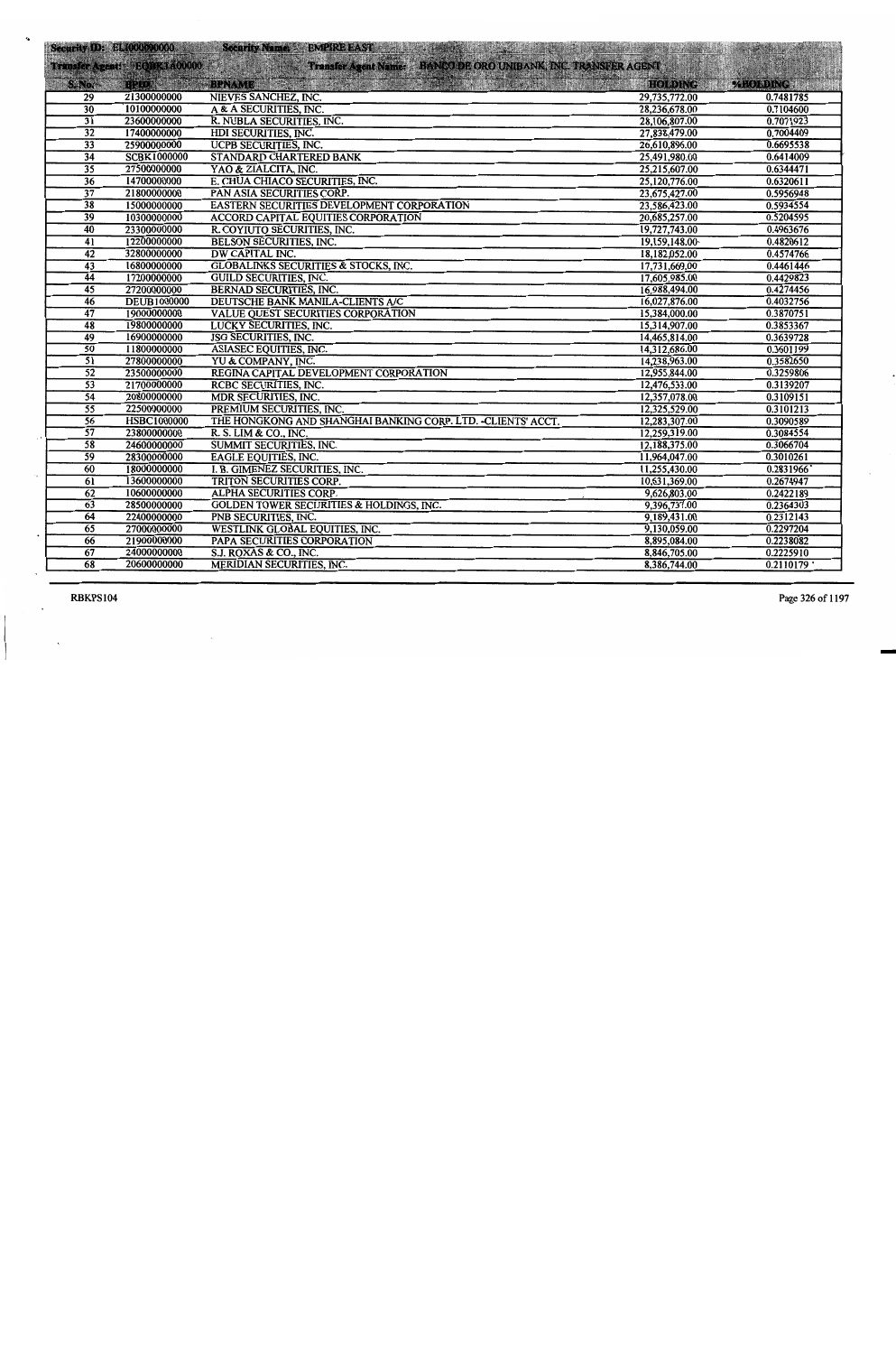#### Security ID: ELI000000000

#### **Security Name: EMPIRE EAST**

Transfer Agent: EQBKTA00000

#### Transfer Agent Name: BANCO DE ORO UNIBANK, INC. TRANSFER AGENT

| S. No.                     | <b>BPID</b> | <b>BPNAME</b>                                     | HOLDING      | %HOLDING  |
|----------------------------|-------------|---------------------------------------------------|--------------|-----------|
| 69                         | 14000000000 | <b>IGC SECURITIES INC.</b>                        | 7,852,087.00 | 0.1975655 |
| 70                         | 14500000000 | DIVERSIFIED SECURITIES, INC.                      | 7,616,563.00 | 0.1916395 |
| $\overline{7}\overline{1}$ | 18100000000 | INVESTORS SECURITIES, INC.                        | 7,206,828.00 | 0.1813302 |
| 72                         | 24700000005 | PIONEER INSURANCE & SURETY CORPORATION ACCOUNT #2 | 7,110,000.00 | 0.1788939 |
| $\overline{73}$            | 24700000004 | STANDARD SECURITIES CORPORATION                   | 6,600,000.00 | 0.1660619 |
| 74                         | 25700000000 | TRI-STATE SECURITIES, INC.                        | 6,139,094.00 | 0.1544651 |
| 75                         | 19900000000 | LUYS SECURITIES COMPANY, INC.                     | 6,112,241.00 | 0.1537894 |
| 76                         | 28800000000 | G.D. TAN & COMPANY, INC.                          | 5,851,620.00 | 0.1472320 |
| $\overline{77}$            | 16900000003 | JSG SECURITIES, INC.                              | 5,800,000.00 | 0.1459332 |
| $\overline{78}$            | 25100000000 | TANSENGCO & CO., INC.                             | 5.638,484.00 | 0.1418693 |
| $\overline{79}$            | 26300000000 | VENTURE SECURITIES, INC.                          | 5,144,892.00 | 0.1294501 |
| 80                         | 19200000000 | STRATEGIC EQUITIES CORP.                          | 5,133,157.00 | 0.1291548 |
| 81                         | 17500000000 | H. E. BENNETT SECURITIES, INC.                    | 5,049,197.00 | 0.1270423 |
| $\overline{82}$            | 24700000003 | STANDARD SECURITIES CORPORATION                   | 4,600,000.00 | 0.1157401 |
| $\overline{83}$            | 15300000000 | EQUITIWORLD SECURITIES, INC.                      | 4,457,960.00 | 0.1121662 |
| 84                         | 26100000000 | E.SECURITIES, INC.                                | 4,429,197.00 | 0.1114425 |
| $\overline{85}$            | 24700000007 | PIONEER LIFE INC. ACCOUNT #2                      | 4,400,000.00 | 0.1107079 |
| 86                         | 21500000000 | OPTIMUM SECURITIES CORPORATION                    | 4,209,863.00 | 0.1059239 |
| 87                         | 21100000000 | NEW WORLD SECURITIES CO., INC.                    | 4,118,858.00 | 0.1036341 |
| $\overline{88}$            | 34500000000 | UNICAPITAL SECURITIES INC.                        | 4,087,313.00 | 0.1028404 |
| $\overline{89}$            | 18200000000 | IMPERIAL.DE GUZMAN.ABALOS & CO.,INC.              | 3,912,098.00 | 0.0984319 |
| 90                         | 17900000000 | I. ACKERMAN & CO., INC.                           | 3,785,242.00 | 0.0952401 |
| $\overline{91}$            | 25200000000 | THE FIRST RESOURCES MANAGEMENT & SECURITIES CORP. | 3,546,147.00 | 0.0892242 |
| $\overline{92}$            | 20400000000 | DA MARKET SECURITIES, INC.                        | 3,379,138.00 | 0.0850221 |
| 93                         | 13100000000 | PCIB SECURITIES, INC.                             | 3,295,005.00 | 0.0829053 |
| 94                         | 10900000000 | BA SECURITIES, INC.                               | 3,137,953.00 | 0.0789537 |
| 95                         | 20500000000 | MERCANTILE SECURITIES CORP.                       | 2,991,479.00 | 0.0752683 |
| $\overline{96}$            | 24700000002 | STANDARD SECURITIES CORPORATION                   | 2,990,000.00 | 0.0752311 |
| 97                         | 16200000000 | F. YAP SECURITIES, INC.                           | 2,870,509.00 | 0.0722246 |
| 98                         | 23900000000 | RTG & COMPANY, INC.                               | 2,823,414.00 | 0.0710396 |
| 99                         | 11900000000 | ASTRA SECURITIES CORPORATION                      | 2,801,010.00 | 0.0704759 |
| 100                        | 21000000000 | MOUNT PEAK SECURITIES, INC.                       | 2,712,670.00 | 0.0682532 |
| $\overline{101}$           | 16100000000 | FRANCISCO ORTIGAS SECURITIES, INC.                | 2,482,630.00 | 0.0624652 |
| 102                        | 18300000000 | INTRA-INVEST SECURITIES, INC.                     | 2,407,493.00 | 0.0605747 |
| 103                        | 13000000000 | <b>CENTURY SECURITIES CORPORATION</b>             | 2,098,750.00 | 0.0528064 |
| 104                        | 19300000000 | LARRGO SECURITIES CO., INC.                       | 2,082,405.00 | 0.0523952 |
| $\overline{105}$           | 22300000000 | PLATINUM SECURITIES, INC.                         | 1,809,172.00 | 0.0455204 |
| 106                        | 24300000000 | <b>FIDELITY SECURITIES, INC.</b>                  | 1,774.218.00 | 0.0446409 |
| 107                        | 11600000000 | ASIA PACIFIC CAPITAL EQUITIES & SECURITIES CORP.  | 1,679,153.00 | 0.0422490 |
| 108                        | 15900000000 | FIRST INTEGRATED CAPITAL SECURITIES, INC.         | 1,577,399.00 | 0.0396888 |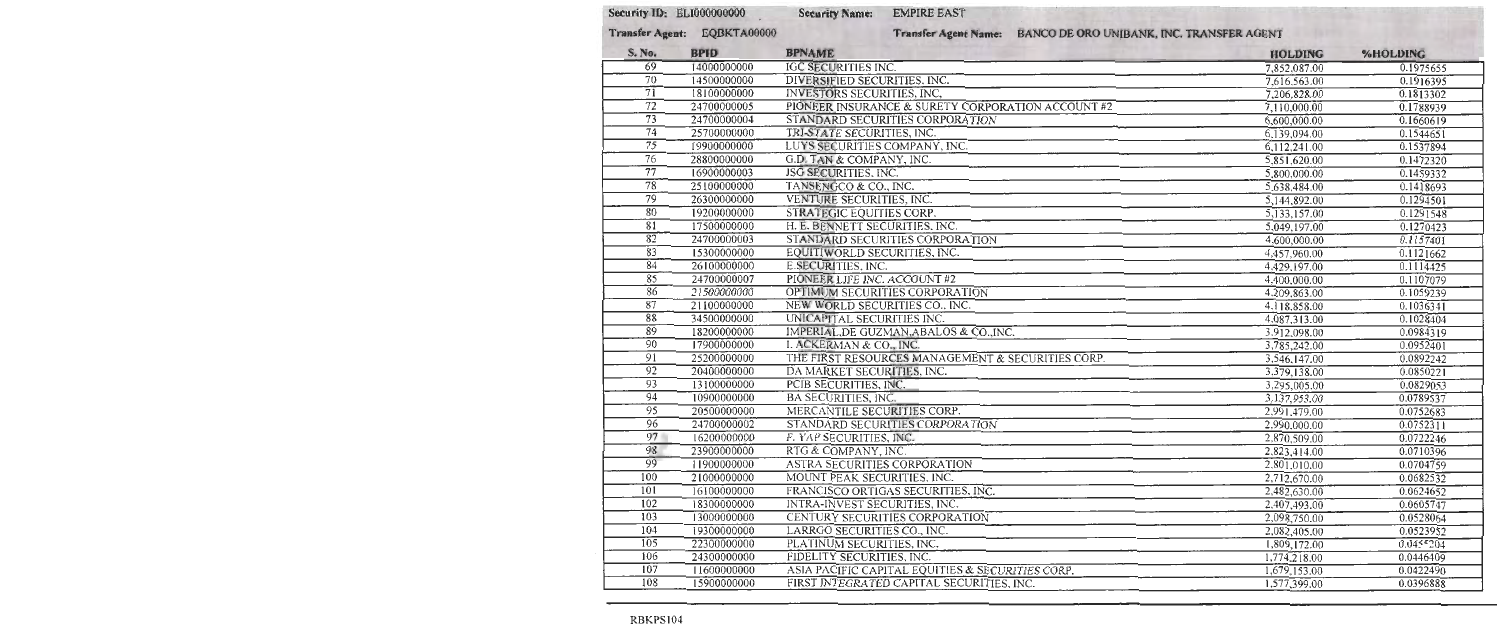| Security ID: ELI000000000 |                             | <b>Security Name:</b><br><b>EMPIRE EAST</b>                    |                |           |
|---------------------------|-----------------------------|----------------------------------------------------------------|----------------|-----------|
|                           | Transfer Agent: EQBKTA00000 | Transfer Agent Name: BANCO DE ORO UNIBANK, INC. TRANSFER AGENT |                |           |
| S. No.                    | <b>BPID</b>                 | <b>BPNAME</b>                                                  | <b>HOLDING</b> | %HOLDING  |
| 109                       | 36800000000                 | SunSecurities, Inc.                                            | 1,500,000.00   | 0.0377413 |
| 110                       | 10400000000                 | A. T. DE CASTRO SECURITIES CORP.                               | 1,470,995.00   | 0.0370115 |
| 111                       | 22800000000                 | PRYCE SECURITIES, INC.                                         | 1,426,981.00   | 0.0359041 |
| 112                       | 10000000000                 | UPCC SECURITIES CORP.                                          | 1,334,216.00   | 0.0335701 |
| $\overline{113}$          | 20900000008                 | DEUTSCHE REGIS PARTNERS, INC.                                  | 1,150,000.00   | 0.0289350 |
| 114                       | 12500000000                 | <b>JAKA SECURITIES CORP.</b>                                   | 1,107,076.00   | 0.0278550 |
| $\overline{115}$          | 15700000000                 | FIRST ORIENT SECURITIES, INC.                                  | 1,018,808.00   | 0.0256341 |
| 116                       | PCPL1000000                 | UNITED COCONUT PLANTERS LIFE ASSURANCE CORPORATION             | 1,000,000.00   | 0.0251609 |
| $\overline{117}$          | 23700000000                 | AAA SOUTHEAST EQUITIES, INCORPORATED                           | 907,853.00     | 0.0228424 |
| 118                       | 16900000004                 | <b>JSG SECURITIES, INC.</b>                                    | 900,000.00     | 0.0226448 |
| $\overline{119}$          | 22900000000                 | PUBLIC SECURITIES CORPORATION                                  | 897,975.00     | 0.0225939 |
| 120                       | 23100000000                 | R & L INVESTMENTS, INC.                                        | 735,601.00     | 0.0185084 |
| 121                       | 12800000000                 | CAMPOS, LANUZA & COMPANY, INC.                                 | 693,442.00     | 0.0174476 |
| $\overline{122}$          | 19700000000                 | LOPEZ, LOCSIN, LEDESMA & CO., INC.                             | 638,865.00     | 0.0160744 |
| 123                       | 12300000000                 | BENJAMIN CO CA & CO., INC.                                     | 590,785.00     | 0.0148647 |
| $\overline{124}$          | 32300000005                 | <b>CLSA PHILIPPINES, INC.</b>                                  | 575,000.00     | 0.0144675 |
| 125                       | 23200000000                 | ALAKOR SECURITIES CORPORATION                                  | 558,578.00     | 0.0140543 |
| 126                       | 18800000000                 | J.M. BARCELON & CO., INC.                                      | 555,875.00     | 0.0139863 |
| 127                       | 27300000000                 | WONG SECURITIES CORPORATION                                    | 526,385.00     | 0.0132443 |
| $\overline{128}$          | 23000000001                 | Asia Insurance (Philippines) Corporation                       | 498,088.00     | 0.0125323 |
| $\overline{129}$          | 14900000000                 | EAST WEST CAPITAL CORPORATION                                  | 496,276.00     | 0.0124867 |
| 130                       | 14200000000                 | DBP-DAIWA CAPITAL MARKETS PHILPPINES, INC.                     | 494,505.00     | 0.0124422 |
| $\overline{131}$          | BCDO2000000                 | BANCO DE ORO - TRUST BANKING GROUP                             | 429,585.00     | 0.0108087 |
| $\overline{132}$          | 18700000000                 | ASIAN CAPITAL EQUITIES, INC.                                   | 399,751.00     | 0.0100581 |
| 133                       | 38800000000                 | ARMSTRONG SECURITIES, INC.                                     | 384,132.00     | 0.0096651 |
| 134                       | 24900000000                 | SUPREME STOCKBROKERS, INC.                                     | 326,858.00     | 0.0082240 |
| 135                       | 32300000003                 | CLSA PHILIPPINES, INC.                                         | 318,240.00     | 0.0080072 |
| 136                       | 34500000003                 | UNICAPITAL SECURITIES INC.                                     | 313,490.00     | 0.0078877 |
| $\overline{137}$          | SCTD1000000                 | MBTC - TRUST BANKING GROUP                                     | 243,013.00     | 0.0061144 |
| 138                       | 26000000000                 | UOB KAY HIAN SECURITIES (PHILS.), INC.                         | 230,000.00     | 0.0057870 |
| $\overline{139}$          | 11300000000                 | SARANGANI SECURITIES, INC.                                     | 222,153.00     | 0.0055896 |
| 140                       | 25600000000                 | TRENDLINE SECURITIES CORPORATION                               | 221,402.00     | 0.0055707 |
| 141                       | 10500000000                 | ALL ASIA SECURITIES MANAGEMENT CORP.                           | 192,952.00     | 0.0048548 |
| $\overline{142}$          | 19400000000                 | LIPPO SECURITIES. INC.                                         | 141, 105.00    | 0.0035503 |
| 143                       | 20900000003                 | DEUTSCHE REGIS PARTNERS, INC.                                  | 140,944.00     | 0.0035463 |
| $\overline{144}$          | 25400000000                 | TRANS-ASIA SECURITIES, INC.                                    | 121,003.00     | 0.0030445 |
| $\overline{145}$          | DEUB2000005                 | DEUTSCHE BANK MANILA-CLIENTS A/C                               | 105,938.00     | 0.0026655 |
| 146                       | PNBC2000000                 | <b>PNB-TBG T-10820</b>                                         | 92,966.00      | 0.0023391 |
| 147                       | 26100000004                 | E.SECURITIES, INC.                                             | 59,915.00      | 0.0015075 |
| $\overline{148}$          | 19500000000                 | LITONJUA SECURITIES, INC.                                      | 57,000.00      | 0.0014342 |

 $-$